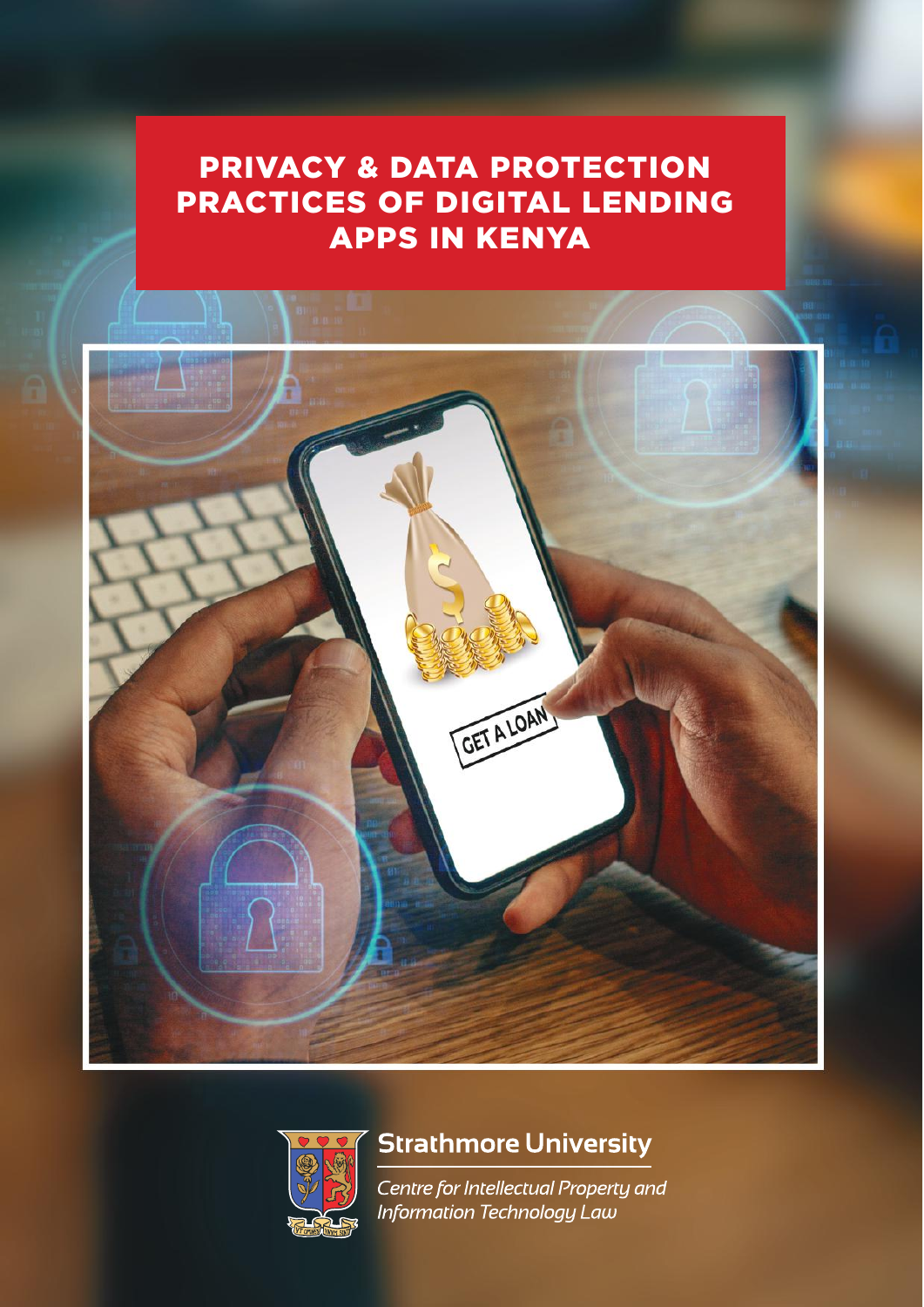### **TABLE OF CONTENTS**

| 1. |  |
|----|--|
| 2. |  |
| 3. |  |
|    |  |
|    |  |
|    |  |
|    |  |
|    |  |
|    |  |
|    |  |
|    |  |
|    |  |
| 4. |  |
|    |  |
|    |  |
|    |  |
|    |  |
|    |  |
|    |  |
|    |  |
| 5. |  |
|    |  |
|    |  |
|    |  |
|    |  |
|    |  |
|    |  |
|    |  |
| 6. |  |



**Strathmore University** 

Centre for Intellectual Property and<br>Information Technology Law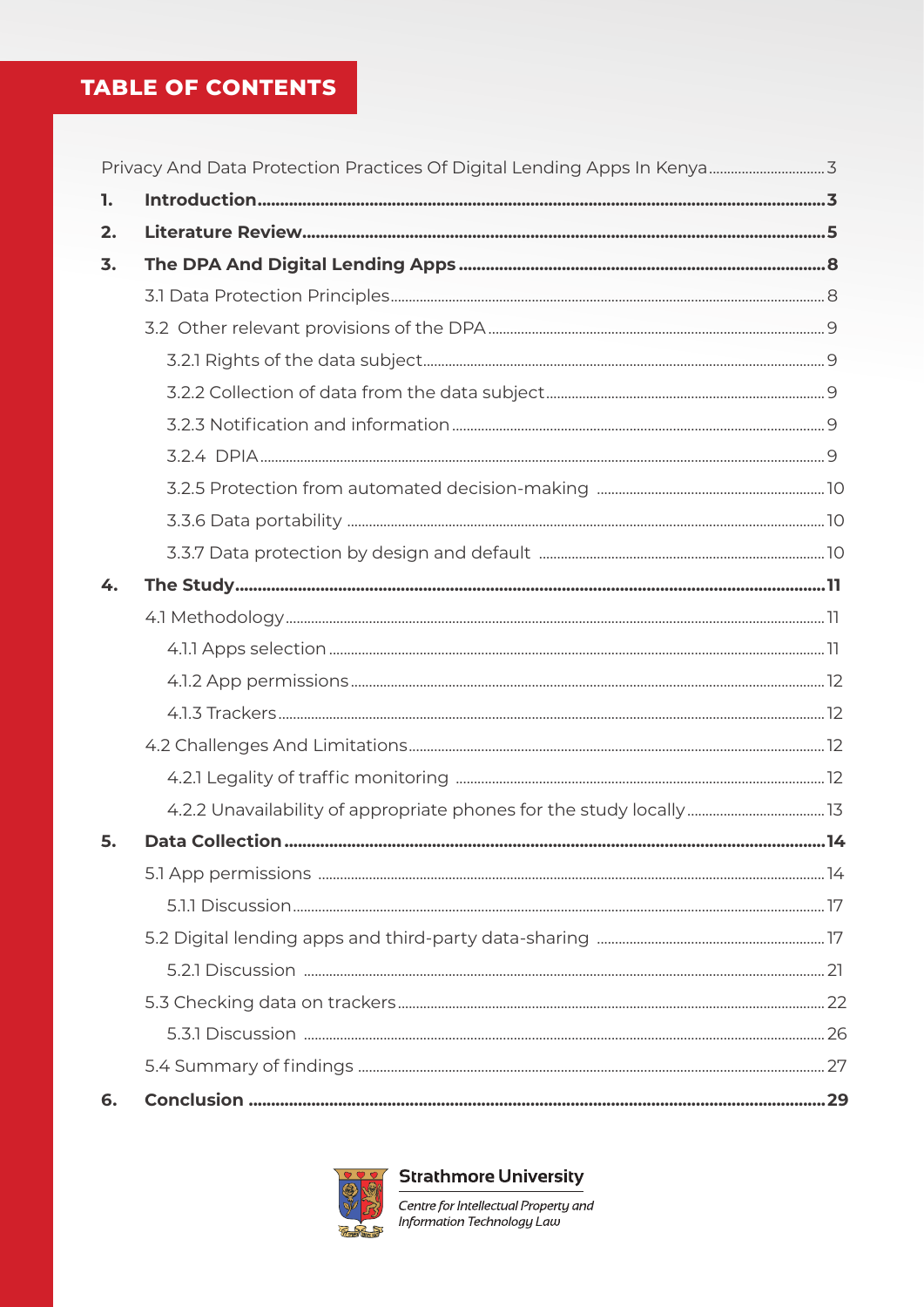

Centre for Intellectual Property and Information Technology Law

## **PRIVACY AND DATA PROTECTION PRACTICES OF DIGITAL LENDING APPS IN KENYA**

### **1. INTRODUCTION**

The Centre for Intellectual Property and Information Technology Law (CIPIT) has been studying the impact of digital identities on society.<sup>1</sup> This has included policy research on the legal and technical aspects of the national digital ID system Huduma Namba under which the Government is integrating all its identification documents. Our research shows that the national digital identity system also integrates with privately issued digital identities such as mobile phone numbers and social media accounts.2 We anticipate that as national digital ID uses increase, so will the linkage with private systems. This is already evident from e-government services, where payments for Government services, such as passport applications, drivers' licences, national health insurance and hospital bills in public hospitals are made using mobile money platforms. We also appreciate that private digital ID is more developed and has more uses than national digital ID. For example, a 2019 survey, undertaken by the Central Bank of Kenya (CBK), estimates that access to financial products had risen from 26.7% in 2006 to 89% of the population in 2019. This is attributed partly to the availability of digital products such as 'mobile banking, agency banking, digital finance and mobile apps'.3 These products make use of personal data, which broadly falls under digital identities. This study seeks to understand the privacy implications of digital ID by looking at digital lending apps.

Digital lending is a relatively new phenomenon in Kenya. It builds upon existing systems such as microfinance as well as mobile money. Microfinance may be defined as financial mechanisms targeting low-income individuals who lack access to traditional banking services.4 Unlike conventional banking that requires collateral in the form of property, microfinance uses non-property guarantees for loans such as social reputation, financing to women's groups as opposed to individuals, and other innovative guarantees. Building on this, digital lending leverages on behavioural data collected as one uses a mobile phone. Examples of such data include type of phone, location, contacts, apps and mobile money transactions.

<sup>1</sup> CIPIT, 'Digital ID' < https://cipit.strathmore.edu/digital-id/> on 4 November 2020.

<sup>2</sup> Caribou Digital, 'Kenya's Identity Ecosystem', Farnham, Surrey, United Kingdom: Caribou Digital Publishing, 2019< https://www.cariboudigital.net/wp-content/uploads/2019/10/Kenyas-Identity-Ecosystem.pdf> on 4 November 2020.

<sup>3</sup> FSD and Central Bank of Kenya, 'FinAccess Household Survey' 2019, p.8. <https://www.centralbank. go.ke/uploads/financial\_inclusion/2050404730\_FinAccess%202019%20Household%20Survey-%20 Jun.%2014%20Version.pdf> 25 Jan 2021

<sup>4</sup> Section 2 and 3 Microfinance Act, 2006.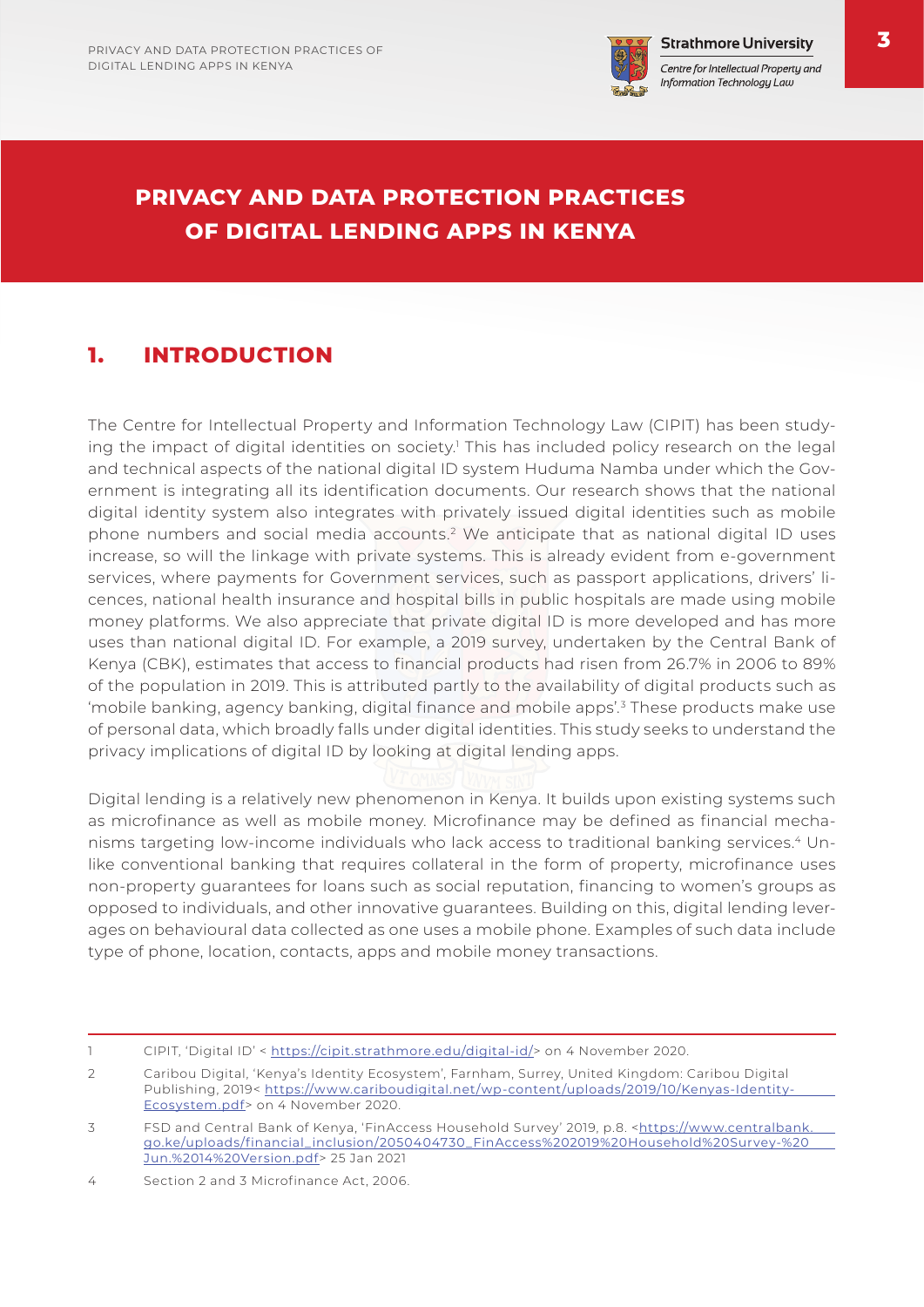The 2019 FinAccess household survey estimates that about 14% of Kenyan adults have taken a digital loan, either through mobile banking or an app. <sup>5</sup> Literature traces the history of mobile lending in Kenya to the growth of mobile money services such as Mpesa.<sup>6</sup> From 2012, Safaricom, which operates Mpesa, began offering mobile loans known as Mshwari. Banks also joined in and began offering digital loans through products such as KCB-Mpesa by KCB Bank and Eazzy Loan by Equity Bank. They have been joined by financial technology (fintech) apps like Branch, Tala and Okash more recently. These apps, which require one to have a smartphone, rely on behavioural data to determine creditworthiness. This study is concerned with the privacy practices of digital lending apps. It begins with a brief literature review on digital lending apps, finding that previous studies, particularly local ones, have focussed on non-data aspects of the apps. Global policy-making bodies have mooted personal data or digital ID as a means to financial inclusion; thus, this study analyses how the primary law on personal data in Kenya, the Data Protection Act (DPA), applies to digital lending apps. It goes further to test how privacy and data protection are applied by considering the permissions that several of the popular apps require, as well as the servers that the apps connect to.



<sup>5</sup> FSD and CBK, 'FinAccess Survey'.p.5.

<sup>6</sup> Keith B, 'The Failure of the 'single Source of Truth' about Kenyans: The NDRS, Collateral Mysteries and the Safaricom Monopoly' 78, *Journal of African Studies*, 2019, 91.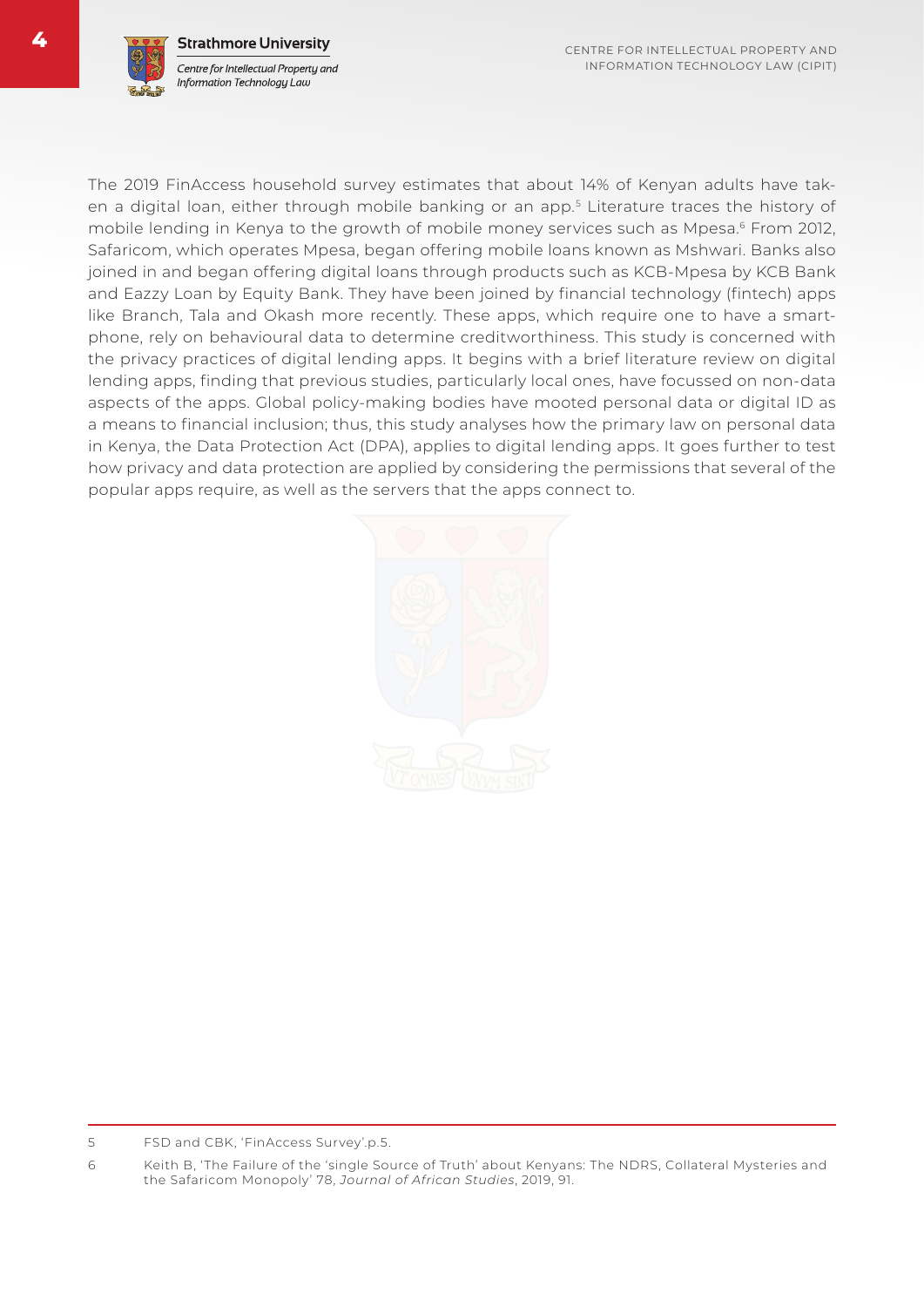

### **2. LITERATURE REVIEW**

A preponderant amount of the literature reviewed approaches digital lending from development perspectives, focusing on its potential for poverty reduction and financial inclusion. There is also literature considering the data aspects of financial inclusion, thereby linking digital ID and fintech.

Issues from a development perspective include the impact of mobile loans on overall income and wealth,<sup>7</sup> household access to digital loans,<sup>8</sup> loan pricing<sup>9</sup> and financial literacy.<sup>10</sup> Research around financial inclusion has also included studies<sup>11</sup> and experiments<sup>12</sup> with financial products targeting low-income earners. There is also critique on the financial inclusion rationale in digital lending, with some studies highlighting the inequality created between borrowers and the app owners.<sup>13</sup> For example, the borrowers – who are often poor – are indebted, sometimes perpetually, as they borrow small sums to meet basic needs while keeping their credit profile positive.

The role of digital technologies such as fintech in alleviating the effect of the COVID-19 pandemic cannot be gainsaid.14 Locally, the CBK suspended transaction charges on person-to-person mobile money transfers of up to 1000 Kenya Shillings, so as to encourage cashless transactions.<sup>15</sup> A similar directive was given for bank account to mobile money transfers. The directives were extended until the end of 2020. In April 2020, CBK also locked out digital lenders from credit information sharing services by barring them from submitting or accessing credit reference bureaus. This was meant to ensure digital borrowers, who are poor predominantly, are not precluded from accessing affordable loans due to poor credit histories.

- 7 Tavneet S, Paul G, 'How is digital credit changing the lives of Kenyans? Evidence from an evaluation of the impact of M-Shwari'< https://s3-eu-central-1.amazonaws.com/fsd-circle/wp-content/ uploads/2018/10/23160405/Mshwari-Briefs-10-23-18-1.pdf > on November 4 2020.
- 8 FSD and CBK, 'FinAccessSurvey'.
- 9 -< https://egm.financedigitalafrica.org/> on November 2020.
- 10 Wamalwa P, Rugiri I and Lauler J, 'Digital Credit, Financial Literacy and Household Indebtedness'KBA 2019 <https://www.kba.co.ke/downloads/WPS-08-2019.pdf>
- 11 https://egm.financedigitalafrica.org/> on November 2020.
- 12 James H, William J, 'High Hopes: Experimental evidence on saving and the transition to High School in Kenya' < https://www.poverty-action.org/sites/default/files/publications/WP004\_Habyarimana. Jackv3%20%281%29.pdf> on 4 November 2020.
- 13 MicroSave Consulting 'Making digital credit truly responsible' September 2019. https://www. microsavenet/wpcontent/uploads/2019/09/Digital-Credit-Kenya-Final-report.pdf > 4 November 2020.
- 14 Taylor L, Martin A, Sharma G and Jameson S (eds), Data Justice and COVID-19: Global Perspectives, Meatspace Press, 2020.
- 15 Central Bank, ' Review of emergency measures to facilitate Mobile Money Transactions' 24 June 2020<https://www.centralbank.go.ke/uploads/press\_releases/913082204\_Press%20Release%20 -%2Review%20of%20Emergency%20Measures%20-%20Mobile%20Money%20Transactions.pdf > 4 November 2020.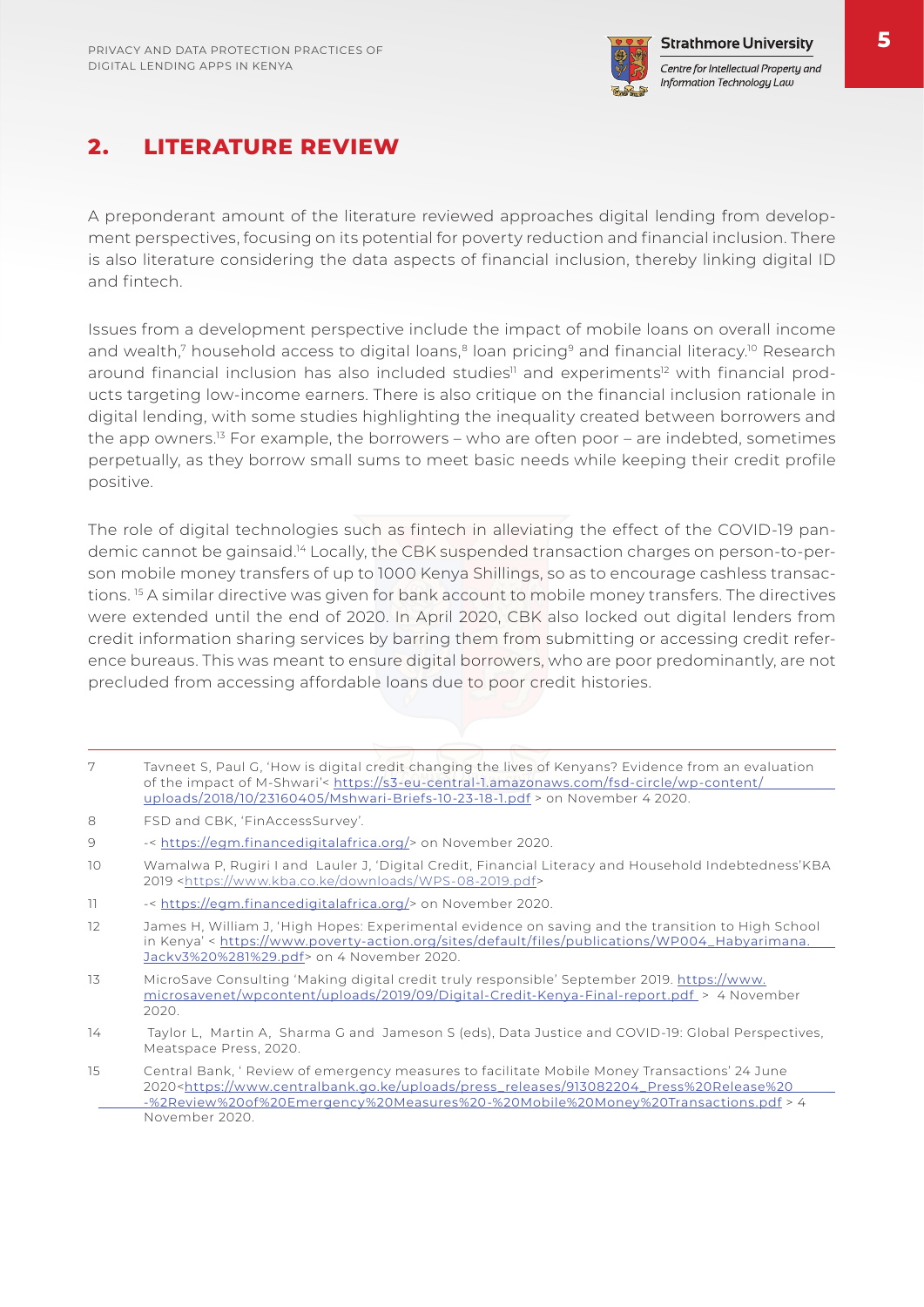

Literature has now established that application of digital technologies to social problems is not a panacea to equity. It could either contribute to equity or exacerbate existing inequality.<sup>16</sup> For example, in response to the CBK directive suspending digital lending apps from the credit information-sharing system, digital lending apps immediately suspended customer credit limits.<sup>17</sup> For return customers, the credit apps typically expand or reduce their loan limits depending on how well they have honoured the terms of their loans. Some customers had progressively expanded their credit limits as a result of timely repayments. They were therefore surprised to find that they either could not borrow or could only borrow a small amount. This action by the apps demonstrates some of the problems with digital lending. As their business model depends on information, they argued that they could not continue dispensing loans without the assurance from credit information-sharing services.<sup>18</sup> However, since most of their customers are unaware of the factors that the apps consider when issuing them with loans, they felt unfairly treated when their loan limits were arbitrarily suspended or terminated. In this scenario, there was no direct authority to whom the customers could complain to.<sup>19</sup>This calls for analysis of how privacy and data protection are incorporated into fintech.

From a data perspective, fintech has been linked to rollout of digital ID by states. Actors such as the World Bank and the World Economic Forum (WEF) view digital ID as a catalyst for financial inclusion.20 Closer home, Breckenridge relates the evolution of digital ID in Kenya to the need for a credit-sharing mechanism to support digital lending.<sup>21</sup> Research by Privacy International shows the how data intensive the financial sector is. It explores financial identity, a concept that supports practices such as electronic Know Your Customer (eKYC) and unique personal identifiers (UPIs).<sup>22</sup> Through digital ID, financial lenders can share data on people's financial habits, making it easier to issue loans backed by historical data.

National digital ID projects have been the subject of litigation for, among other things, excluding vulnerable populations from vital services as well as limiting the right to privacy.<sup>23</sup> In a case challenging Huduma Namba, the petitioners argued that it locks out those who have histori-

16 Taylor L, 'What is data justice? The case for connecting digital rights and freedoms globally' 4 Big Data and Society 2, 2017

- 19 Wambu W, 'Tough times ahead as mobile lending apps freeze loans'
- 20 WEF, 'A Blueprint for Digital Identity. The Role of Financial Institutions in Building Digital Identity' [2016] World Economic Forum 1.< http://www3.weforum.org/docs/WEF\_A\_Blueprint\_for\_Digital\_ Identity.pdf > on 4 November 2020.
- 21 Keith B, 'The Failure of the 'single Source of Truth' about Kenyans: The NDRS, Collateral Mysteries and the Safaricom Monopoly' 78.
- 22 Privacy International 'Fintech: Privacy and Identity in the New Data-Intensive Financial Sector'[2017] <https://privacyinternational.org/sites/default/files/2017-12/Fintech%20report.pdf> on 7 Jan 2021
- 23 Caribou Digital.

<sup>17</sup> Wambu W, 'Tough times ahead as mobile lending apps freeze loans' The Standard, 7 April 2020 <https://www.standardmedia.co.ke/business/article/2001367146/tough-times-ahead-as-mobilelending-apps-freeze-loans> on 18 December 2020.

<sup>18</sup> DLAK 'Submission on the Central Bank of Kenya (CBK) Amendment Bill 2020 - proposed amendments to bring the Digital Lending industry (DLI) under CBK Regulation' September 2020.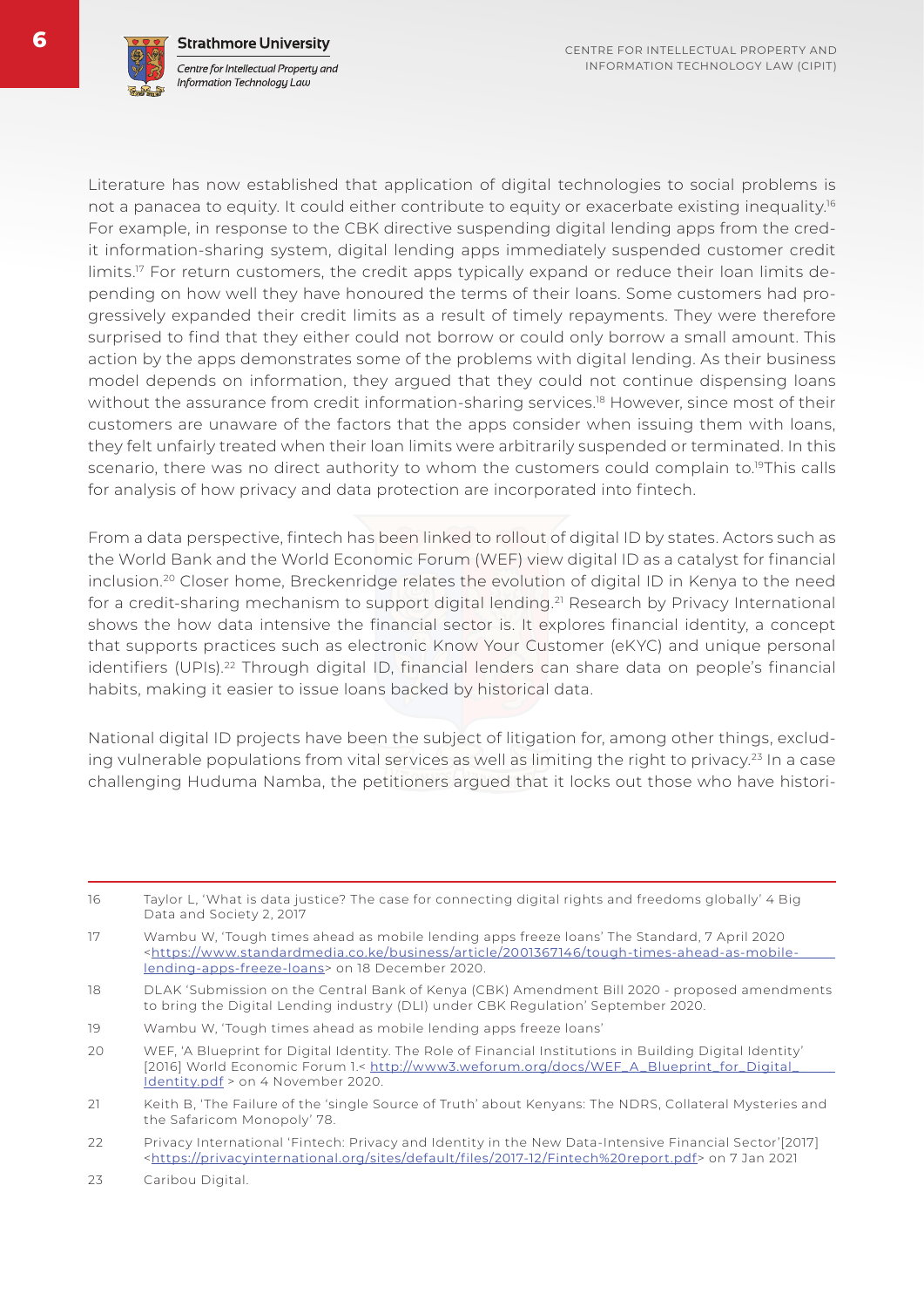

cally been denied documents such as birth certificates and national identity cards.<sup>24</sup> They narrated the difficulties faced by these groups in what are considered normal processes for the average Kenyan (for example acquiring a phone number), and prayed for a digital ID system that prioritises the marginalised. Another argument was that Kenya did not have adequate privacy and data protection laws to assure the security and integrity of data collected from the project. The DPA was passed in the course of the petition, giving the Huduma Namba project a lifeline.

There are several studies demonstrating how fintech impacts privacy and data protection.<sup>25</sup> This can be traced to mandatory SIM card registration which increased the identifiability of data on mobile money transactions, leading to the growth of an economy created from personal data.<sup>26</sup> Privacy in welfare programs has also been studied widely in India, which has the world's largest digital ID system, *Aadhar.* In Africa, Carmona discussed a cash transfer programme involving social welfare grants in South Africa where social welfare recipients data was repurposed for marketing by a third party company linked to the private company involved in disbursement of the funds.27The study brings to light less obvious hazards to privacy in public funded but privately executed welfare programmes.

This study contributes to the strand on digital identities and fintech from a data protection perspective. It advances research by CIPIT partners, Privacy International on data privacy practices by financial institutions, particularly digital lending apps. It explores questions around the nature of data collected by fintech apps and privacy practices in response to the DPA.



- 25 See for example, Privacy International, 'Fintech: Privacy and Identity in the New Data-Intensive Financial Sector' [2017] <https://privacyinternational.org/sites/default/files/2017-12/Fintech%20report. pdf> on 7 January 2021.
- 26 Keith B, 'Failure of a single source of truth'
- 27 Carmona M S, 'Is Biometric Technology in Social Protection Programmes Illegal or Arbitrary? An Analysis of Privacy and Data Protection' [2018] Extension of social security <https://www.ilo. org/secsoc/information-resources/publications-and-tools/Workingpapers/ WCMS\_631504/lang--en/index.htm>.

<sup>24</sup> *Nubian Rights Forum & 2 others v Attorney-General & 6 others; Child Welfare Society & 8 others (Interested Parties) (2019) eKLR.*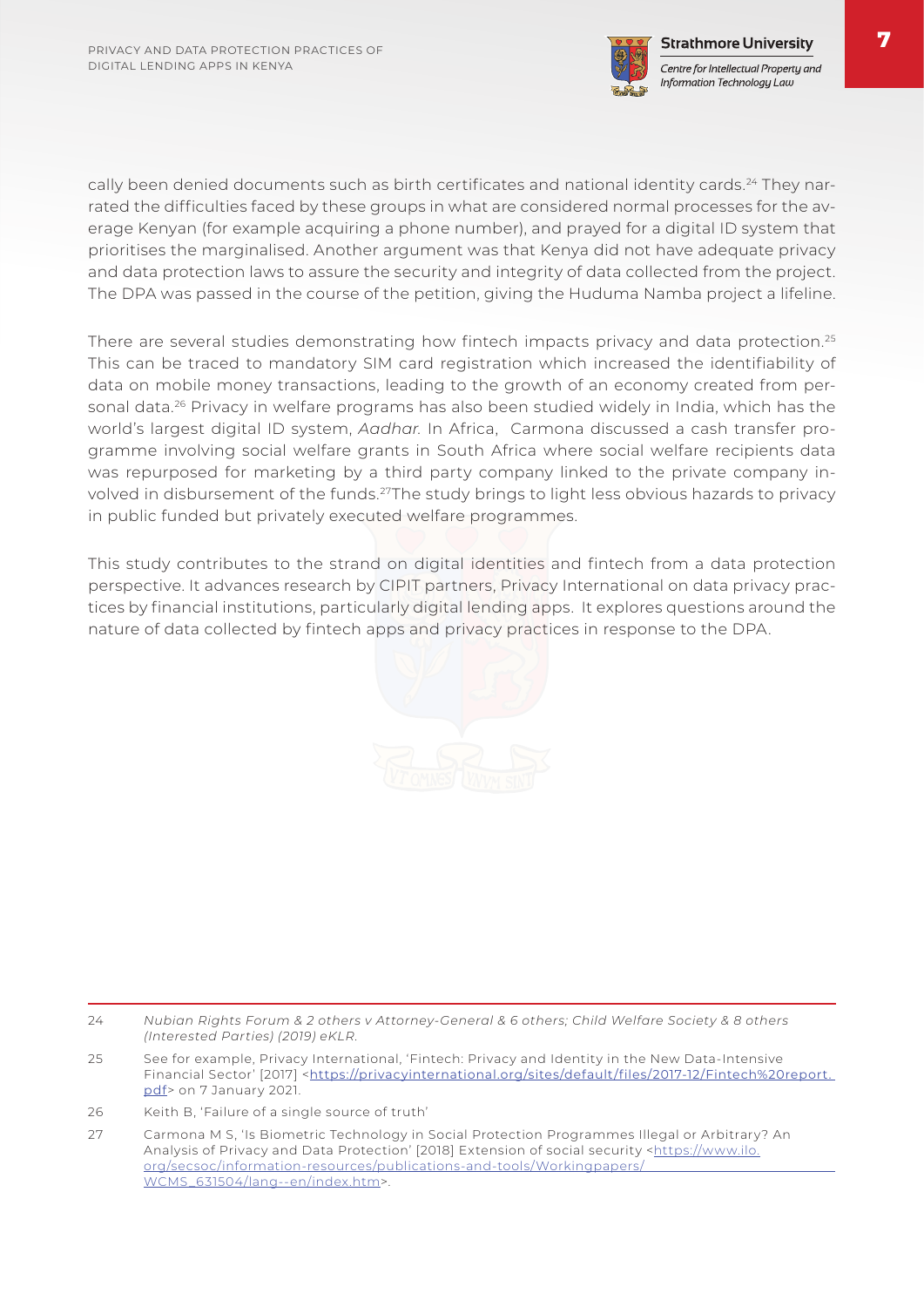

### **3. THE DPA AND DIGITAL LENDING APPS**

#### 3.1 Data Protection Principles

Digital lending apps are subject to the DPA since they involve processing of personal data. As shall be illustrated in the section on permissions, the apps access various types of data such as phone identity, messages on the phone, network connections, phone storage as well as location.

The DPA sets out principles that persons processing data must adhere to. These include protecting the privacy of data subjects, processing data in a lawful, fair and transparent manner as well as providing a valid explanation to the data subject for data processed. There are also several limitations on data practices including on purpose, adequacy and retention. Further data controllers and processors must keep accurate data and provide means through which data subjects can request for correction or deletion of inaccurate data. In addition, data can only be transferred outside Kenya to countries with adequate data protection frameworks. The following table summarises the data protection principles and their application to digital lending apps.

| <b>Principle</b>                                         | <b>Application</b>                                                                                                                                                                                                                                                                                                                                            |
|----------------------------------------------------------|---------------------------------------------------------------------------------------------------------------------------------------------------------------------------------------------------------------------------------------------------------------------------------------------------------------------------------------------------------------|
| Right to privacy - Section<br>25(a)                      | Everyone has a right to be protected from unnecessary disclosure of their private<br>and family affairs. Taking up of loans is a private affair that should not be disclosed.                                                                                                                                                                                 |
| Lawful, fair and transparent<br>processing-Section 25(b) | Digital lending apps should disclose what information is gathered from the apps and<br>how it is processed. Information gathered should also be pursuant to either a law or<br>legitimate purpose, which in the case of digital lending could be credit scoring and<br>keeping business records.                                                              |
| Purpose limitation- Section<br>25(c)                     | Borrowers should be provided with information on the purposes for which their<br>information is collected. Digital lending apps should not repurpose the information<br>they have without informing and obtaining the borrower's consent.                                                                                                                     |
| Adequacy limitation -<br>Section 25(d)                   | Digital lenders should only process data that is relevant and sufficient for their<br>purpose(s). They have access to data that is volunteered by the borrower at the<br>registration stage, data that is gathered by the app through access to the borrower's<br>smartphone, as well as data that is inferred from analysing the first two types of<br>data. |
| Valid explanation - Section<br>25(e)                     | Digital lenders determine creditworthiness by analysing phone data, access<br>personal data on the borrower's family and private affairs. They should therefore give<br>a valid explanation as to why the family and private information is required.                                                                                                         |
| Accuracy - Section 25(f)                                 | Digital lenders should keep accurate information on borrowers. This includes<br>promptly updating their repayment histories on credit-sharing information system.                                                                                                                                                                                             |
| Retention limitation<br>-Section 25(g))                  | Digital lenders should not keep data perpetually. Digital lending apps should inform<br>their customers how long their data, including inferred data, is kept and for what<br>purposes.                                                                                                                                                                       |
| Transfer outside Kenya<br>-Section 25(h)                 | The DPA requires protection for personal data being transferred outside the country.                                                                                                                                                                                                                                                                          |

Table 1: Data protection principles and digital lending apps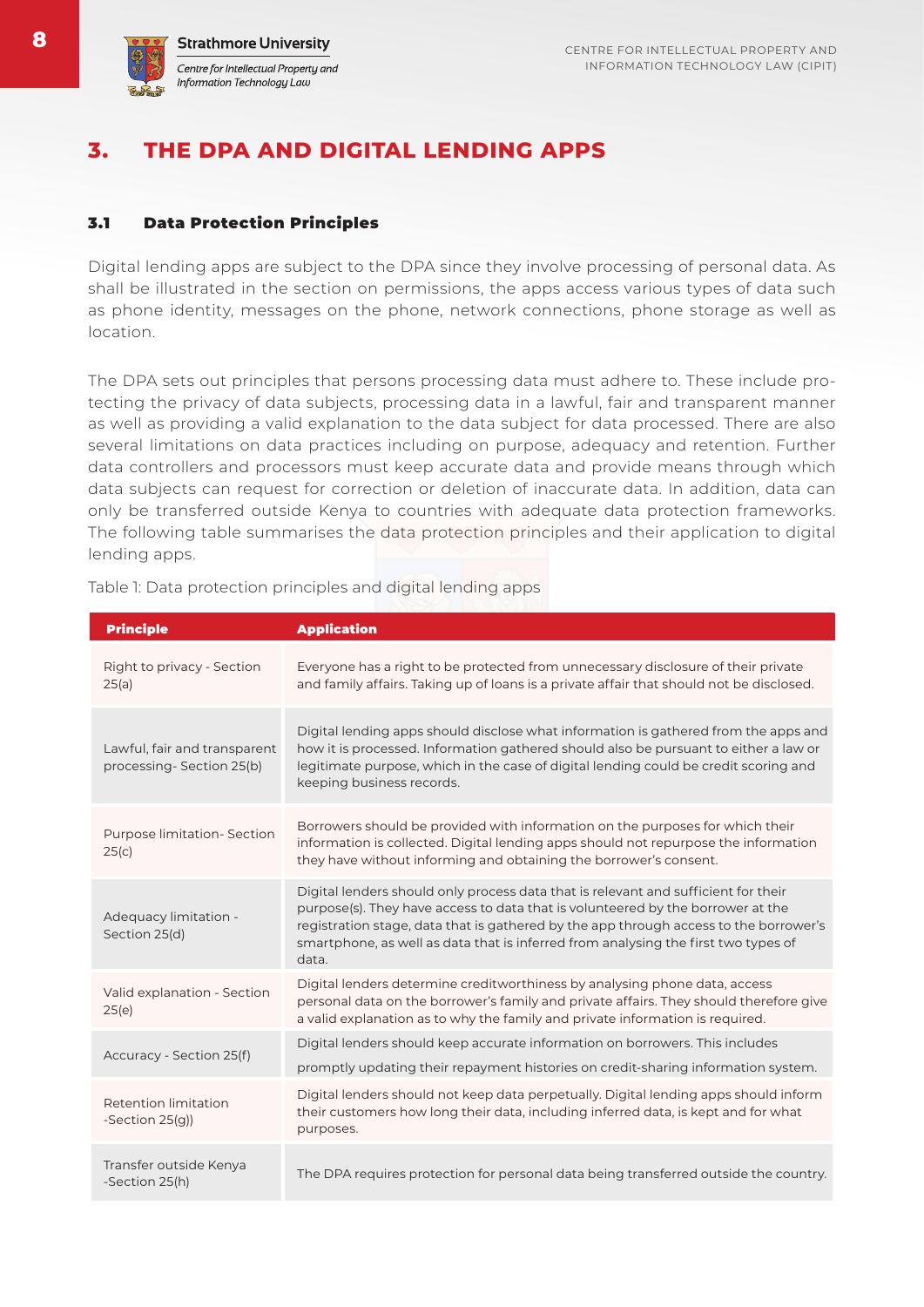

#### 3.2 Other relevant provisions of the DPA

Other relevant provisions of the DPA relate to; the rights of data subjects, direct collection of data from the data subject, notification requirements, data protection impact assessment (DPIA), automated decision-making; data portability, and data protection by design and default.

#### 3.2.1 Rights of the data subject

Borrowers on digital apps are data subjects with the right to be informed about the way in which their data will be used.<sup>28</sup>They also have a right to access their personal data held by the lender and, in some instances, can object to processing of part of their data.

#### 3.2.2 Collection of data from the data subject

Section 27 envisages that data shall be collected from the data subject directly. However, digital lending apps also gather and infer data from the borrower's smartphone and other sources. Any other collection is subject to consent of the data subject. The DTA defines consent as the 'manifestation of express, unequivocal, free, specific and informed' agreement by the data subject.<sup>29</sup> Digital lending apps collect data through inference, which is not clear to many consumers.

#### 3.2.3 Notification and information

The DTA envisages various situations where the data processor or controller is required to notify the data subject about processing activities.<sup>30</sup> Under this scheme, data subjects should be informed about their rights, the purposes for data collection, third parties with whom the data is will be shared, contacts of any entity that may receive the data, description of organisational and security measures taken to ensure integrity of the data, data collection that is mandatory and that which is voluntary, and the consequences where the data subject does not provide some of the data.

#### 3.2.4 DPIA

The DPA subjects data processing activities that are likely to have a high risk on the rights of data subjects to an assessment of such risks and their mitigation.<sup>31</sup> DPIAs on digital lending apps also relate to consumer rights such as reasonable quality of services, consumer information and protection of health, safety and economic interests as they demand of the data processor a systematic analysis of all the principles of data protection in relation to their processing activity.

<sup>28</sup> Section 26, DPA.

<sup>29</sup> Section 2, DPA.

<sup>30</sup> Section 29, DPA.

<sup>31</sup> Section 31, DPA.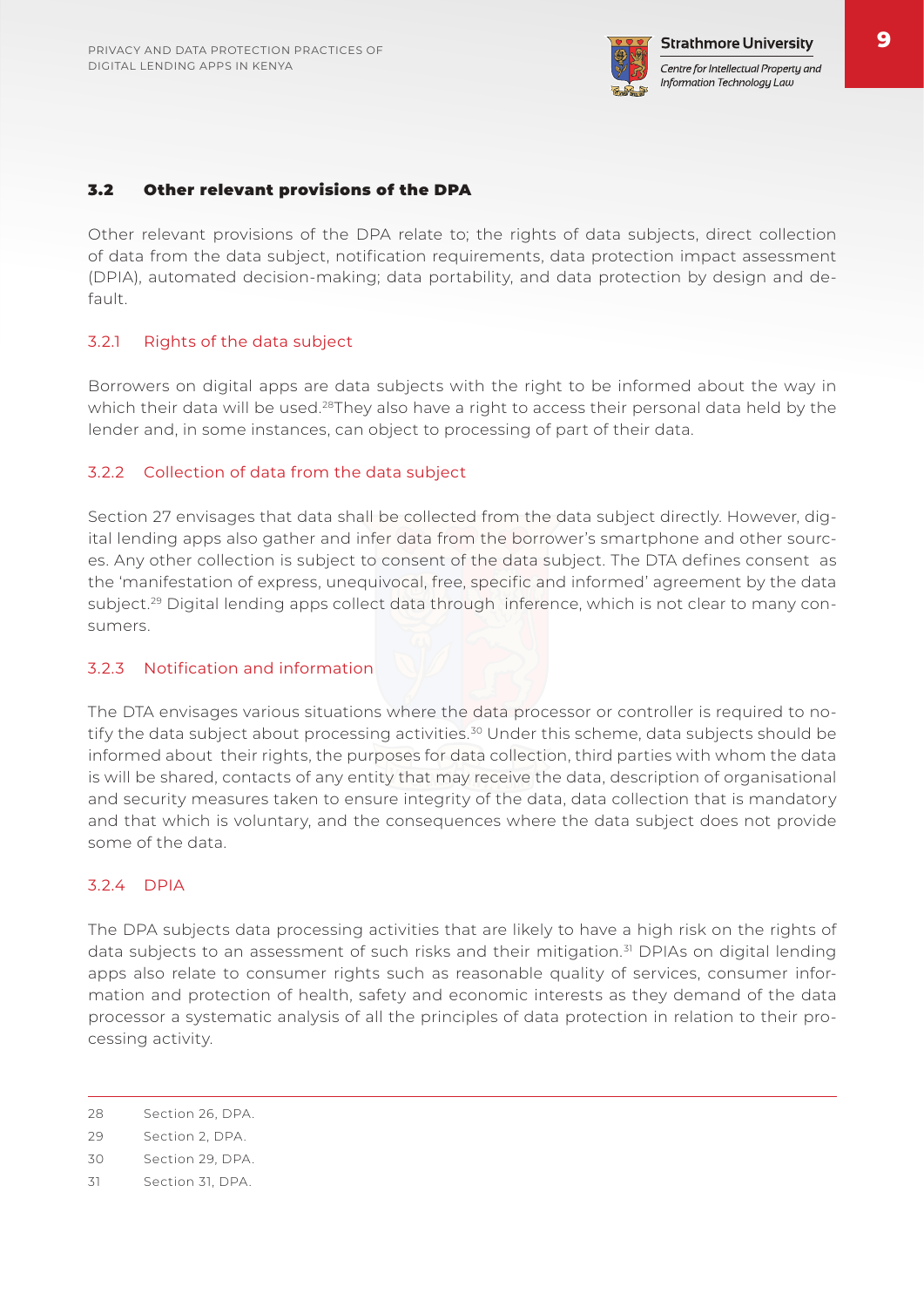#### 3.2.5 Protection from automated decision-making

The DPA protects data subjects from decisions based solely on automated processing.<sup>32</sup> Automated processing in digital lending includes profiling of the data subject during credit-scoring33 and possibly listing of defaulters with credit reference bureaus. Digital lenders determine credit worthiness through analysis of the borrower's phone data using technologies such as algorithms to set loan limits, and in some cases, interest rates, repayment periods and penalties.<sup>34</sup>

#### 3.3.6 Data portability

This is the right of a data subject to receive data about them in a meaningful format to enable its further use.35 Ideally, digital lenders should be able to provide their borrowers reports and analyses with which they can move to other lenders. A person who has been borrowing from one lender should be able to move to another lender without having to start a fresh profile.

#### 3.3.7 Data protection by design and default

The data protection framework requires data controllers to design products that incorporate data protection principles. In the event that the products were designed prior to the law, they should be reconsidered, and protection safeguards added to ensure that the products protect and promote privacy.36



<sup>32</sup> Section 35, DPA.

<sup>33</sup> Privacy International, 'Fintech: Privacy and Identity in the new data-intensive financial sector' November 2017. <https://privacyinternational.org/report/998/fintech-privacy-and-identity-new-data-intensivefinancial-sector > on 4 November 2020.

<sup>34</sup> For a more comprehensive list of technologies, see, Privacy International 'Fintech: Privacy and Identity in the New Data-Intensive Financial Sector<sup>7</sup>[2017] 11 <https://privacyinternational.org/sites/default/ files/2017-12/Fintech%20report.pdf> on 7 Jan 2021.

<sup>35</sup> Section 38, DPA, 2019.

<sup>36</sup> Section 41, DPA.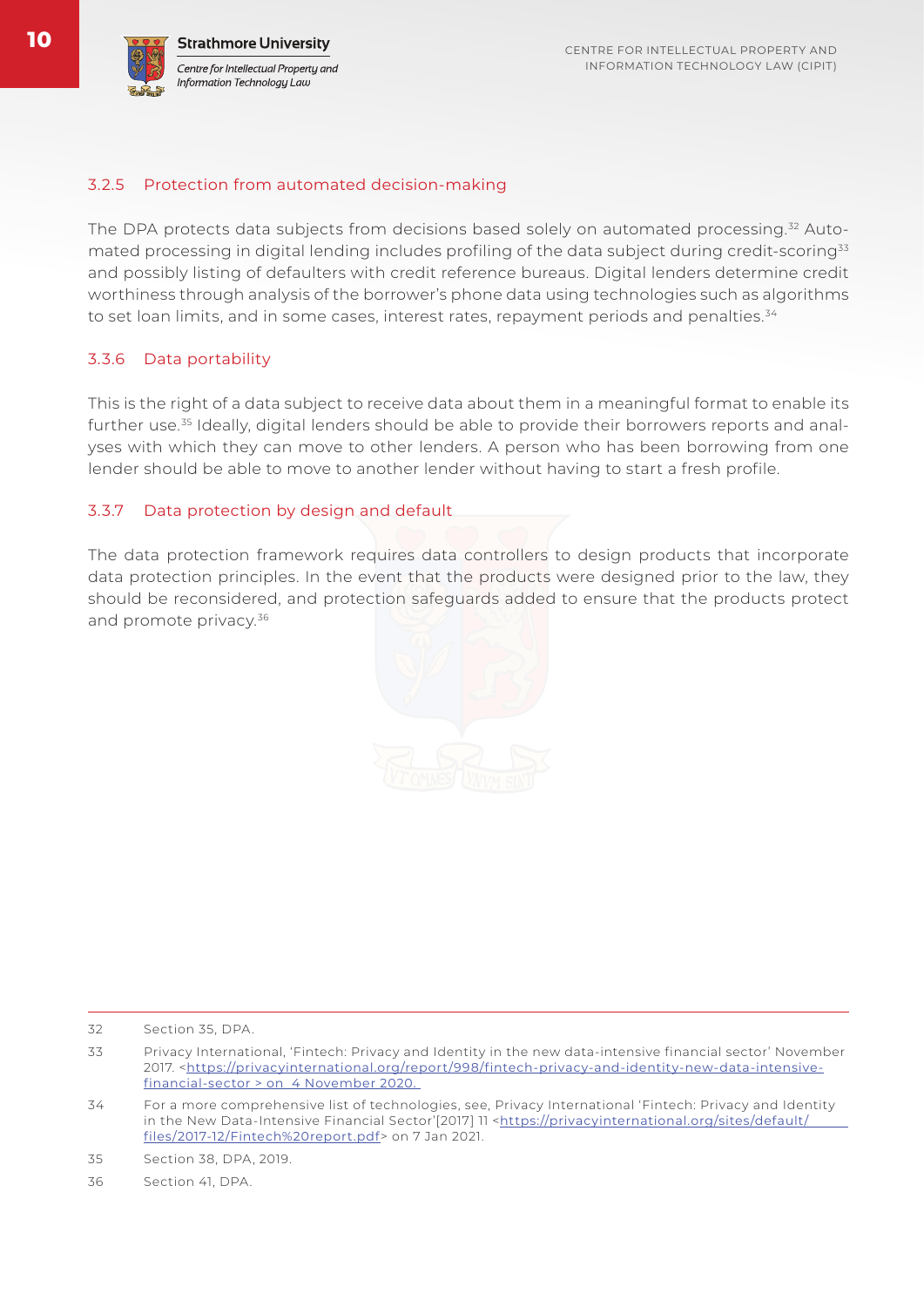

## **4. THE STUDY**

The study seeks to understand the privacy practices of digital lending apps by analysing their privacy and data protection practices generally. It more specifically delves into a particular aspect – their sharing of data with third parties. Each of these steps, together with the challenges faced in the study, is briefly explained below.

#### 4.1 Methodology

Once we had established the legal framework applicable to digital lending apps, we selected a few apps for the study. We analysed the privacy policies these apps and noted their data sharing policies. We also used a proxy tool to determine data collected by the apps at start-up.

#### 4.1.1 Apps selection

Data collection began by identifying a sample of the leading digital lending apps in operation in Kenya<sup>37</sup> on Google Play Store, where majority of smartphone users source their apps. The study narrowed down to seven apps guided by the following criteria, whether: The app formed part of the top ten digital lending apps in operation at the commencement of the study;

- a) The app was operational within Kenya; and
- b) The app was downloadable from the Google Play Store, thus operational on android phones, which are widely available in Kenya.

Eventually, we studied seven apps, as summarised in Table 2. We established their registered ownership and also noted whether the app was deposit taking, therefore regulated by CBK or non-deposit taking.

*Table 2: List of digital lending apps studied*

| <b>App</b>             | <b>Ownership</b>                                      | <b>Type</b>                                     |
|------------------------|-------------------------------------------------------|-------------------------------------------------|
| Tala                   | InVenture Mobile Limited, registered in<br>California | Non-deposit taking                              |
| <b>Branch</b>          | Branch International, registered in<br>California     | Non-deposit taking                              |
| Okash                  | Opera, registered in Norway, with                     | Non-deposit taking                              |
|                        | significant Chinese investors <sup>38</sup>           |                                                 |
| <b>KCB</b>             | KCB Group, registered in Kenya, regulated<br>by CBK)  | Includes banking services, savings and<br>loans |
| Equity (Eazzy Banking) | Finserve Africa, a subsidiary of Equity Bank,         | Includes banking services, savings and<br>loans |
| Timiza                 | Absa Group, regulated by CBK                          | Includes banking services, savings and<br>loans |
| Lioncash               | Glora Tech Limited, registered in Kenya               | Non-deposit taking                              |

- 37 Mobile App Ranking < https://www.similarweb.com/apps/top/google/store-rank/ke/finance/top-free/ > on 17 June 2020.
- 38 Kazeem Y, 'The latest marker of Chinese interest in African fintech is a \$120 million funding round for OPay' Quartz, 18 November 2019.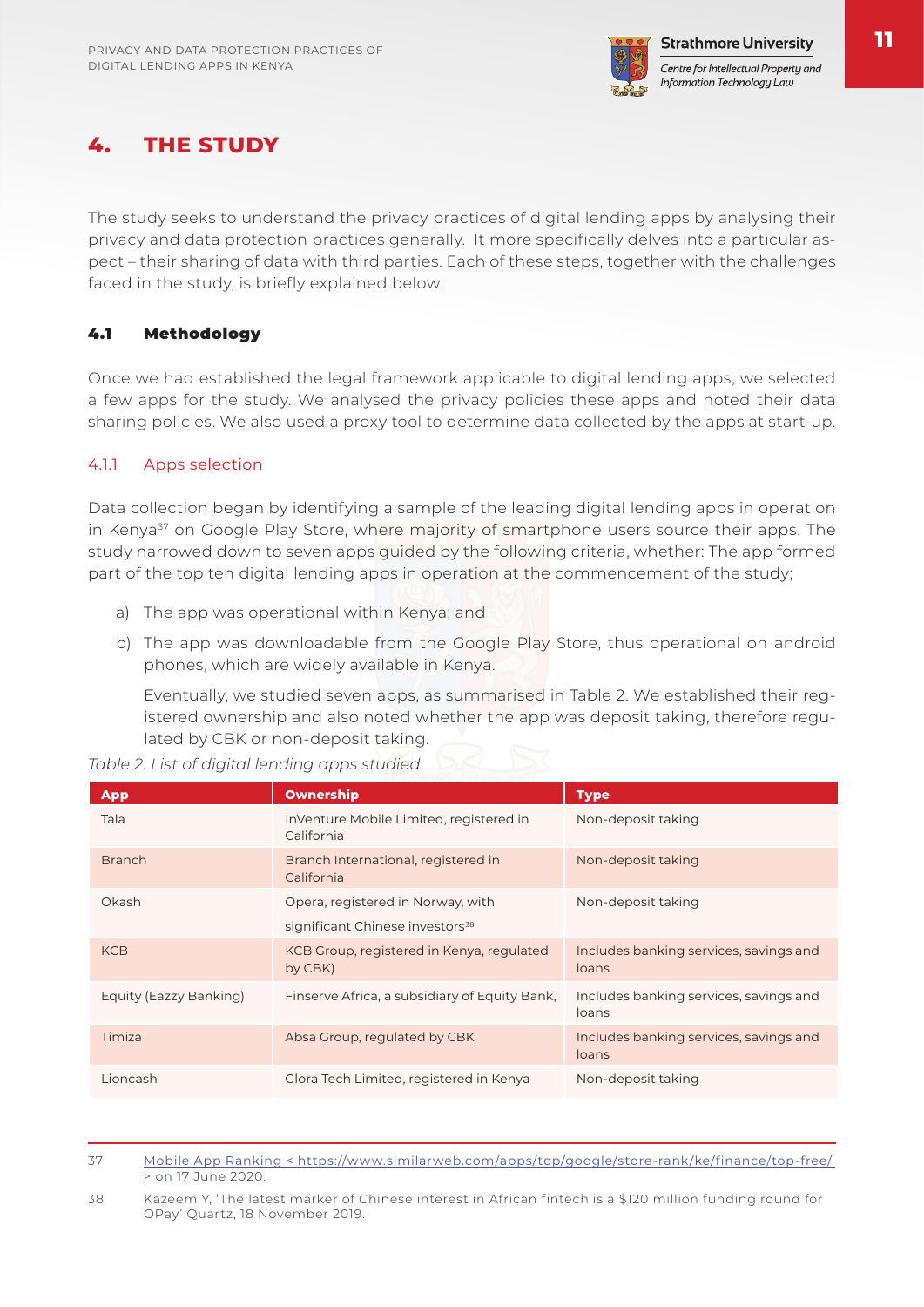#### 4.1.2 App permissions

The study sought to understand what data is accessed as well as other issues around the data, for example, how often it is accessed, and who accesses it. To analyse data handling, we listed the permissions that each app requires at installation. We also analysed the privacy policies of all the apps and listed the data-sharing policies.

#### 4.1.3 Trackers

To study whether the apps shared user data collected by the trackers with third-party services, we set up the Fiddler proxy server tool with a physical device (Google Pixel) to collect the data by intercepting the web traffic. We were able to collect some data regarding the application programming interface (API) endpoints the applications were sharing data with, on application start.<sup>39</sup> We compared the data collected with existing privacy studies such as Exodus Privacy.<sup>40</sup>

#### 4.2 Challenges And Limitations

The main challenges faced were i) selection of a traffic-monitoring methodology that is acceptable legally, and ii) unavailability of appropriate phones for the study locally.

#### 4.2.1 Legality of traffic monitoring

Analysis of the actual data that digital lending apps access and share with third parties, if any, requires interception of the traffic being sent from the app to the third party server. Interception is outlawed under the Kenya Information and Communications Act (KICA)<sup>41</sup> as well as the Computer Misuse and Cybercrimes Act (CIMA)<sup>42</sup>. While the DPA<sup>43</sup> envisages research as a basis for processing data, such data processing has to be done by a data owner or on authorisation by the owner. Digital lending apps consider the apps their property. Some explicitly prohibit interception of traffic. We were therefore limited to monitoring the servers that the apps connect to at start-up and could not probe further what data the third party servers access.

40 -< https://exodus-privacy.eu.org/en/ > on 17 June 2020.

- 42 Section 17, CIMA.
- 43 Sections 52 and 53, DPA.

<sup>39</sup> Set up guide can be found here:https://www.telerik.com/blogs/how-to-capture-android-traffic-withfiddler.

<sup>41</sup> Section 31, KICA.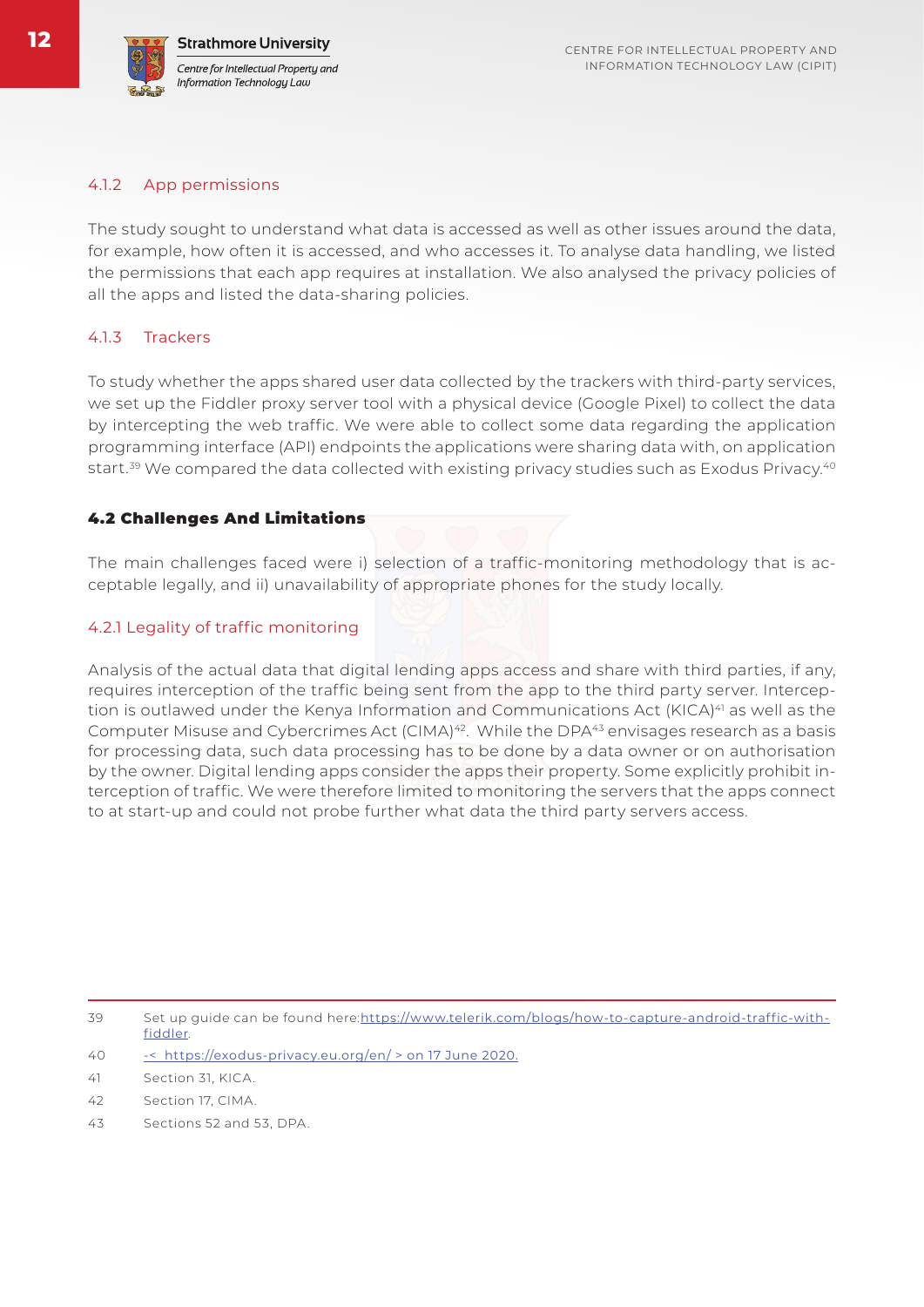

Centre for Intellectual Property and Information Technology Law

#### 4.2.2 Unavailability of appropriate phones for the study locally

Another challenge faced was in obtaining a phone that could carry out technical analysis. The most popular and widely used phones in the country are from the company Transsion Holdings. These include the brands Tecno, Itel and Infinix. Other popular brands are Oppo, Huawei and Xioami. These phones, it turned out, could not be rooted and therefore could not be studied using the man-in-the-middle (MITM) software.<sup>44</sup> The technical team therefore decided to use Google Pixel, which is friendlier to developers. However, this phone had to be sourced abroad, which delayed the study.

An issue noted with the popular phones was that they had pre-installed apps which a user cannot uninstall. These are popularly known as bloatware, due to the space and resources they occupy in the smartphone. It was not clear from the study whether there is any relationship between the bloatware and digital lending apps, and this was marked as an issue for further study.

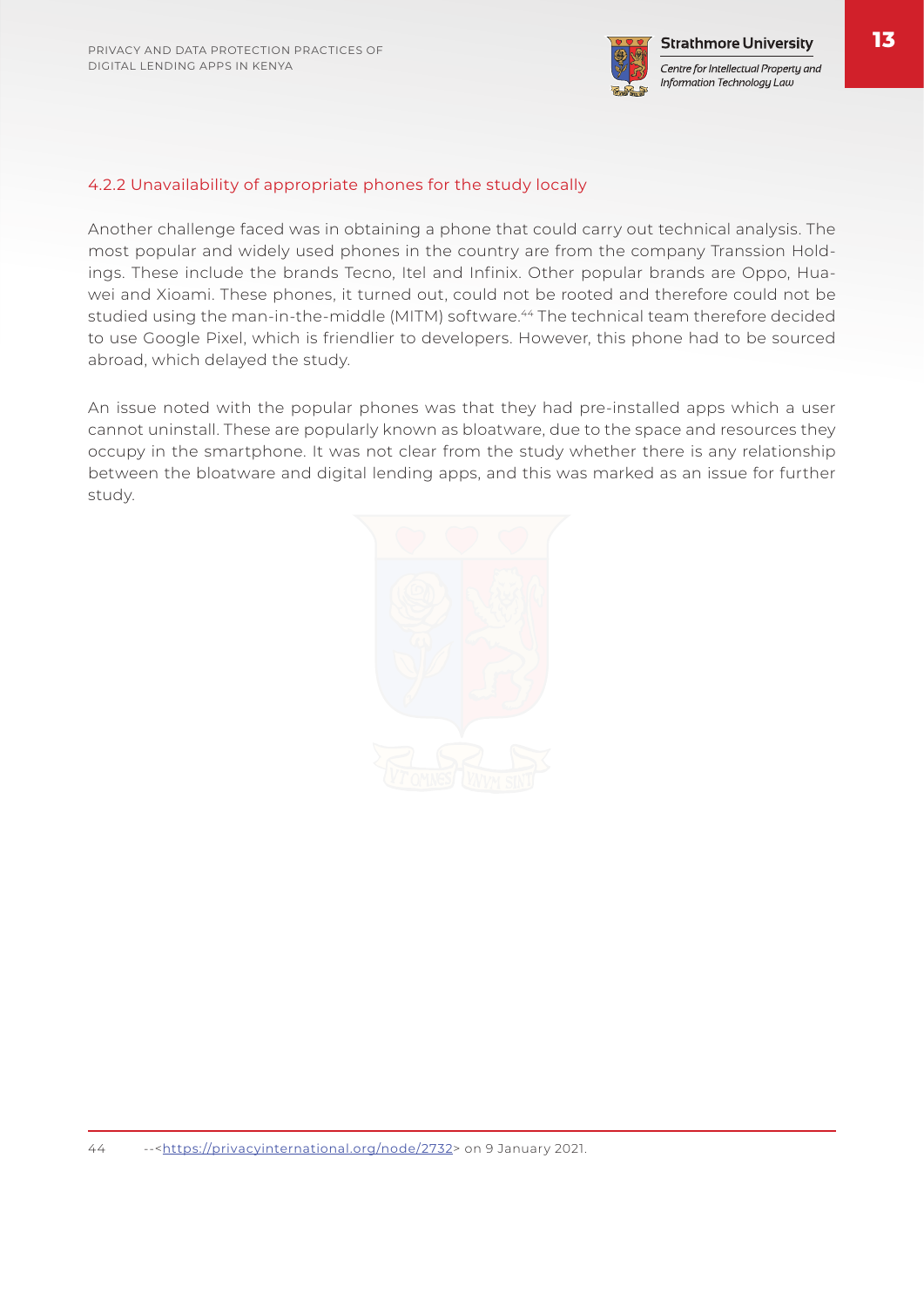### **5. DATA COLLECTION**

#### 5.1 App permissions

The study gathered data on permissions that digital lending apps require on installation for seven apps as shown in Table 3 below.

*Table 3: Summary of permissions required by the apps*

| <b>Permis-</b><br>sions                          | <b>Tala</b>                                                                                         | <b>Branch</b>                        | <b>OKash</b>                                                                                                                                       | <b>KCB</b>                                                                | <b>Equity</b><br>(Eazzy<br><b>Banking)</b>                                                                      | <b>Timiza</b>                                                                                                   | <b>Lioncash</b>       |
|--------------------------------------------------|-----------------------------------------------------------------------------------------------------|--------------------------------------|----------------------------------------------------------------------------------------------------------------------------------------------------|---------------------------------------------------------------------------|-----------------------------------------------------------------------------------------------------------------|-----------------------------------------------------------------------------------------------------------------|-----------------------|
| Phone                                            | Read phone status<br>and identity                                                                   | Read phone<br>status and<br>identity | Read phone<br>status and<br>identity                                                                                                               | Call phone<br>numbers<br>directly<br>Read phone<br>status and<br>identity | Read phone<br>status and<br>identity                                                                            | Call phone<br>numbers<br>directly<br>read phone<br>status and<br>identity                                       |                       |
| <b>Contacts</b>                                  | Find accounts on the<br>device<br>Read your contacts                                                | Read your<br>contacts                | Find ac-<br>counts on<br>the device                                                                                                                | Read your<br>contacts                                                     | Find ac-<br>counts on<br>the device<br>Read your<br>contacts                                                    | Read your<br>contacts                                                                                           | Read your<br>contacts |
| <b>Device ID</b><br>and call<br>informa-<br>tion | Read phone status<br>and identity                                                                   |                                      |                                                                                                                                                    | Read phone<br>status and<br>identity                                      | Read phone<br>status and<br>identity                                                                            | Read phone<br>status and<br>identity                                                                            |                       |
| Photos/<br>Media/<br><b>Files</b>                | Read the contents of<br>your USB storage<br>Modify or delete the<br>contents of your USB<br>storage |                                      |                                                                                                                                                    |                                                                           | Read the<br>contents of<br>your USB<br>storage<br>Modify or<br>delete the<br>contents of<br>your USB<br>storage | Read the<br>contents of<br>your USB<br>storage<br>Modify or<br>delete the<br>contents of<br>your USB<br>storage |                       |
| Calendar                                         | Read calendar events<br>plus confidential<br>information                                            |                                      | Add or mod-<br>ify calendar<br>events and<br>send email<br>to guests<br>without<br>owners<br>knowledge<br>Read calen-<br>dar events<br>and details |                                                                           |                                                                                                                 |                                                                                                                 |                       |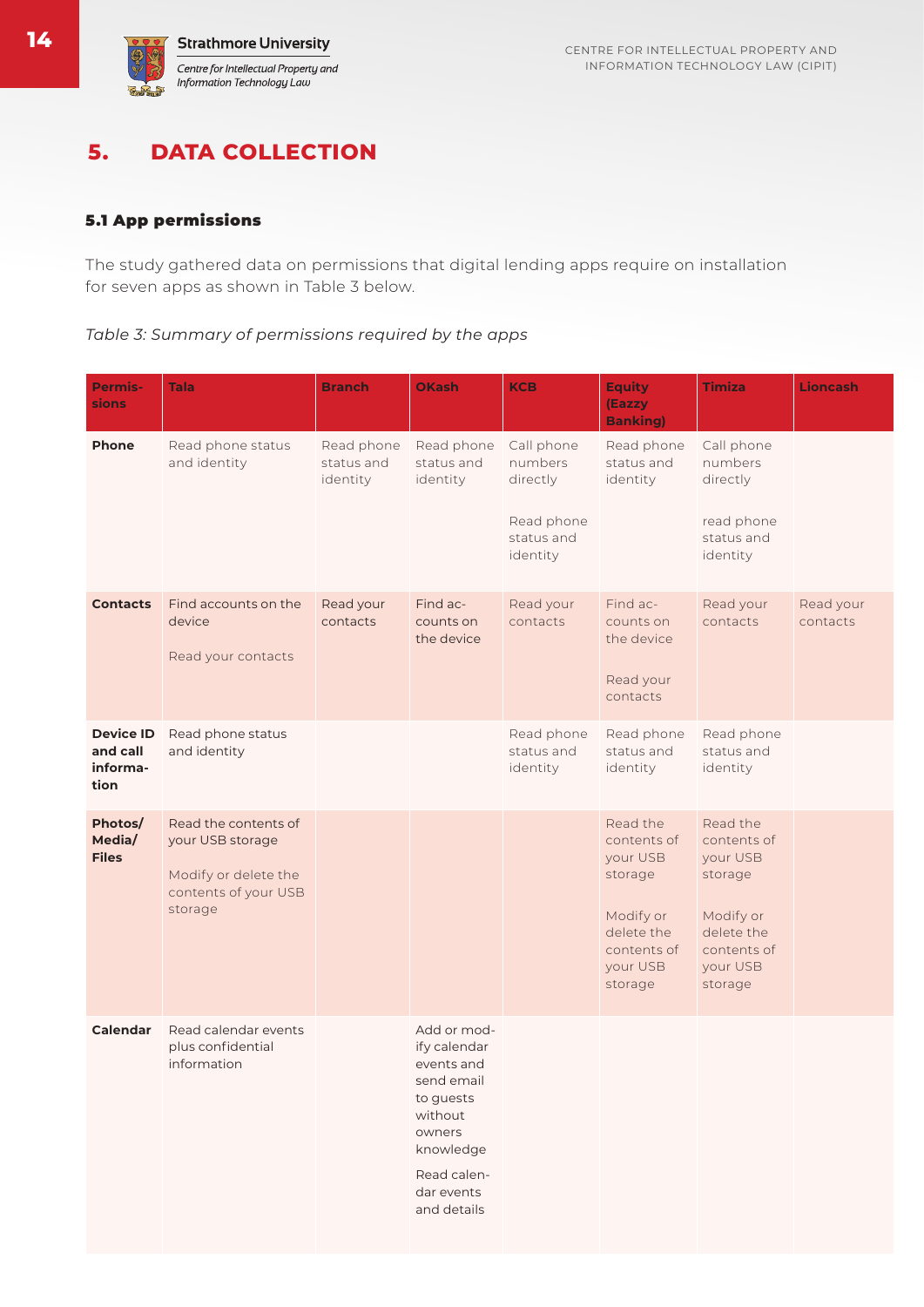

Centre for Intellectual Property and<br>Information Technology Law

| <b>Device</b><br>and app<br>history          | Retrieve running apps<br>Read your Web book-<br>marks and history                                    |                                                                                                                 | Retrieve run-<br>ning apps                                                                                                                                       |                                                                                                                 |                                                                                                                 | Retrieve run-<br>ning apps                                                                                 |                                                                                                       |
|----------------------------------------------|------------------------------------------------------------------------------------------------------|-----------------------------------------------------------------------------------------------------------------|------------------------------------------------------------------------------------------------------------------------------------------------------------------|-----------------------------------------------------------------------------------------------------------------|-----------------------------------------------------------------------------------------------------------------|------------------------------------------------------------------------------------------------------------|-------------------------------------------------------------------------------------------------------|
| <b>SMS</b>                                   | Receive text messag-<br>es (SMS)<br>Read your text mes-<br>sages (SMS or MMS)                        | Receive text<br>messages<br>(SMS)<br>Read your<br>text mes-<br>sages (SMS<br>or MMS)                            | Receive text<br>messages<br>(SMS)<br>Read your<br>text mes-<br>sages (SMS<br>or MMS)                                                                             |                                                                                                                 |                                                                                                                 |                                                                                                            | Read your<br>text messag-<br>es (SMS or<br>MMS)                                                       |
| <b>Camera</b>                                | Take pictures and<br>videos                                                                          | Take pic-<br>tures and<br>videos                                                                                |                                                                                                                                                                  | and videos                                                                                                      | Take pictures Take pictures Take pictures<br>and videos                                                         | and videos                                                                                                 |                                                                                                       |
| <b>Identity</b>                              | Find accounts on the<br>device                                                                       |                                                                                                                 |                                                                                                                                                                  |                                                                                                                 | Find ac-<br>counts on<br>the device                                                                             |                                                                                                            |                                                                                                       |
| <b>Location</b>                              | Approximate location<br>(network-based)<br>Precise location (GPS<br>and network-based)               | Approximate<br><b>location</b><br>(net-<br>work-based)<br>Precise loca-<br>tion (GPS<br>and net-<br>work-based) | Approxi-<br>mate loca-<br>tion (net-<br>work-based)<br>Precise lo-<br>cation (GPS<br>and net-<br>work-based)<br>Access extra<br>location<br>provider<br>commands | Approximate<br>location<br>(net-<br>work-based)<br>Precise lo-<br>cation (GPS<br>and net-<br>work-based)        | Approximate<br>location<br>$(net-$<br>work-based)<br>Precise lo-<br>cation (GPS<br>and net-<br>work-based)      | Approximate<br>location<br>$(net-$<br>work-based)<br>Precise lo-<br>cation (GPS<br>and net-<br>work-based) | Approximate<br>location (net-<br>work-based)<br>Precise lo-<br>cation (GPS<br>and net-<br>work-based) |
| Wi-Fi<br>con-<br>nection<br>informa-<br>tion | View Wi-Fi connec-<br>tions                                                                          | View Wi-Fi<br>connections                                                                                       | View Wi-Fi<br>connections                                                                                                                                        |                                                                                                                 | View Wi-Fi<br>connections                                                                                       | View Wi-Fi<br>connections                                                                                  | View Wi-Fi<br>connections                                                                             |
| <b>Storage</b>                               | Read the contents of<br>your USB storage<br>Modify or delete the-<br>contents of your USB<br>storage | Read the<br>contents<br>of your SD<br>Card<br>Modify or<br>delete the<br>contents<br>of your SD<br>Card         | Read the<br>contents<br>of your SD<br>Card<br>Modify or<br>delete the<br>contents<br>of your SD<br>Card                                                          | Read the<br>contents of<br>your USB<br>storage<br>Modify or<br>delete the<br>contents of<br>your USB<br>storage | Read the<br>contents of<br>your USB<br>storage<br>Modify or<br>delete the<br>contents of<br>your USB<br>storage |                                                                                                            | Read the<br>contents of<br>your SD Card<br>Modify or<br>delete the<br>contents of<br>your SD Card     |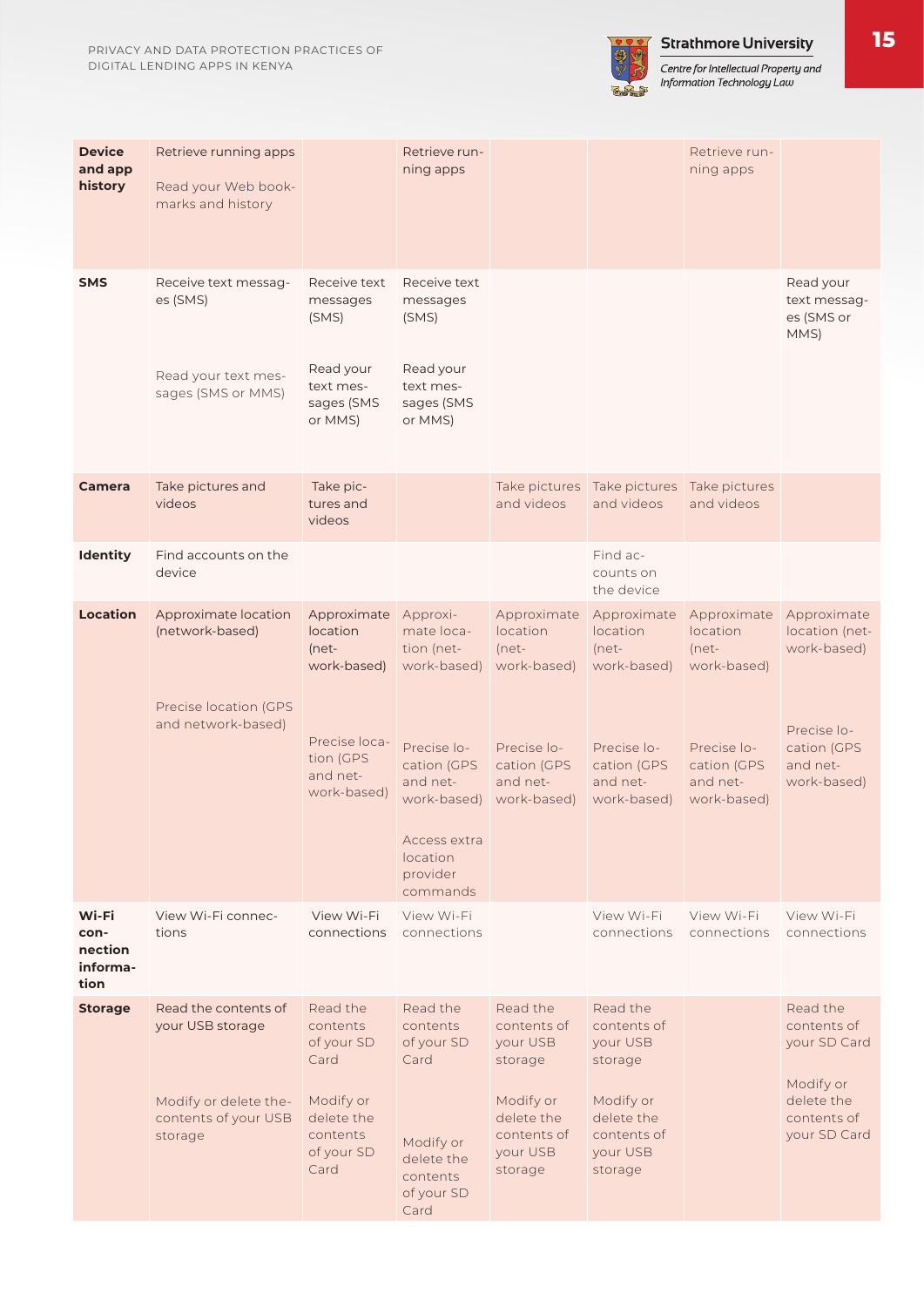#### **Strathmore University**

Centre for Intellectual Property and<br>Information Technology Law

| Micro-<br>phone |                                                   | Record<br>audio                      |                                    |                                           |                                           |                                    |                                      |
|-----------------|---------------------------------------------------|--------------------------------------|------------------------------------|-------------------------------------------|-------------------------------------------|------------------------------------|--------------------------------------|
| <b>Others</b>   | Receive data from<br>Internet                     | Appear on<br>top of other<br>apps    | Appear on<br>top of other<br>apps  | Receive data<br>from Inter-<br>net        | Receive data<br>from Inter-<br>net        | Receive data<br>from Inter-<br>net | Connect and<br>disconnect<br>Wifi    |
|                 | View network con-<br>nections                     | Run at start-<br>up                  | Run at start-<br>up                | Full network<br>access                    | View net-<br>work con-<br>nections        | View net-<br>work con-<br>nections | Have full net-<br>work access        |
|                 | Draw over other apps                              | Prevent<br>phone from<br>sleeping    | Have full<br>network<br>access     | Prevent<br>device from<br>sleeping        | Full network<br>access                    | Connect and<br>disconnect<br>Wi-Fi | View net-<br>work connec-<br>tions   |
|                 | Change network<br>connectivity<br>Run at start-up | Receive<br>data from<br>the internet | View net-<br>work con-<br>nections | View net-<br>work con-<br>nections        | Control<br>vibration                      | Full network<br>access             | Prevent<br>phone from<br>sleeping    |
|                 | Pair with Bluetooth<br>devices                    | Control<br>vibration                 | Retrieve<br>running<br>apps        | Control<br>vibration                      | Prevent<br>device from<br>sleeping        | Run at start-<br>up                | Play Install<br>Referrer API         |
|                 | Prevent device from<br>sleeping                   | Have full<br>network<br>access       | Prevent<br>phone from<br>sleeping  | Read Google<br>service con-<br>figuration | Read Google<br>service con-<br>figuration | Control<br>vibration               | Receive data<br>from the<br>internet |
|                 | Create accounts and<br>set passwords              | Play Install<br>Referrer API         | Play Install<br>Referrer API       |                                           |                                           | Prevent<br>device from<br>sleeping |                                      |
|                 | Use accounts on the<br>device                     |                                      | Receive<br>data from<br>Internet   |                                           |                                           |                                    |                                      |
|                 | Control vibration                                 |                                      |                                    |                                           |                                           |                                    |                                      |
|                 | Full network access                               |                                      |                                    |                                           |                                           |                                    |                                      |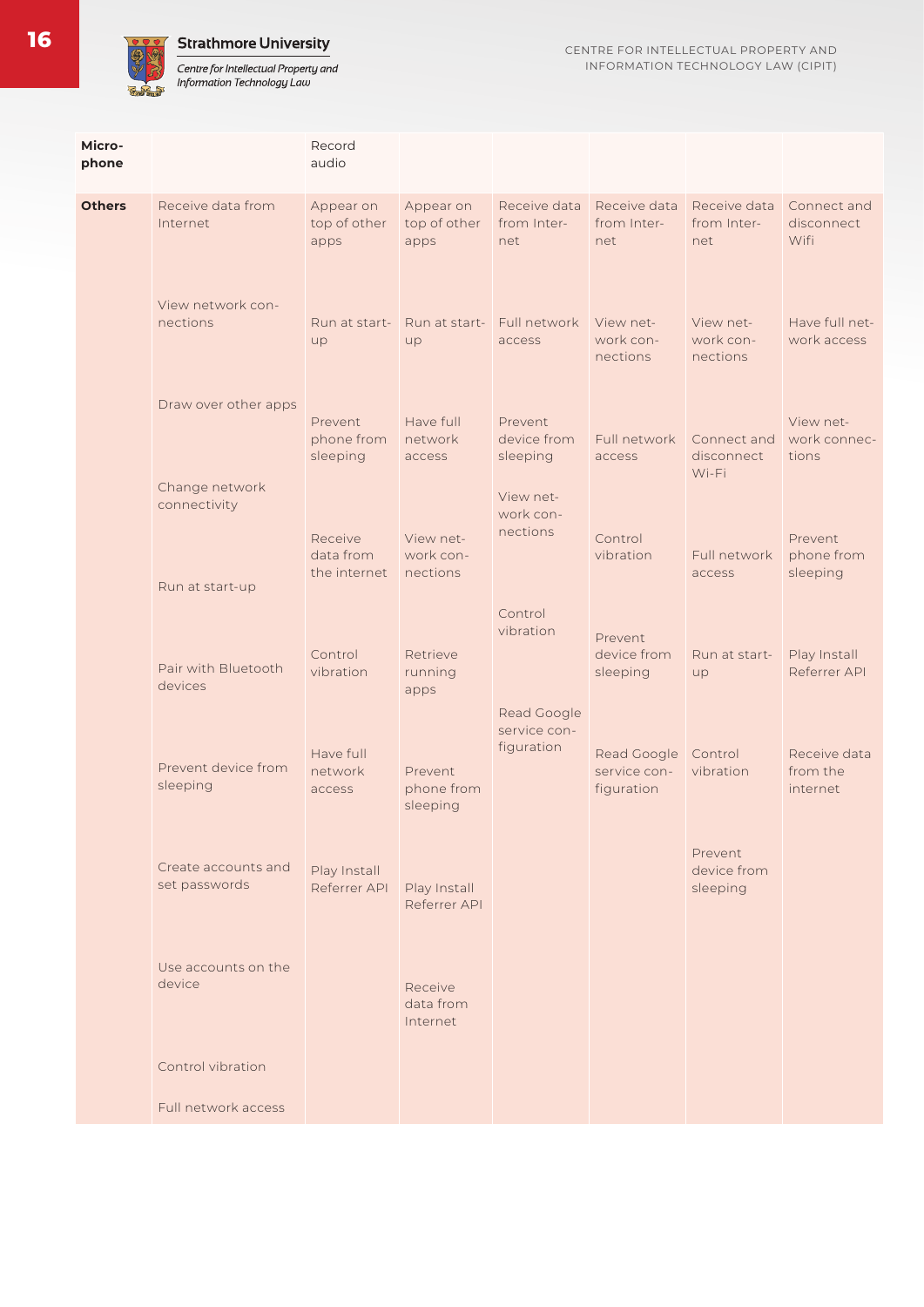

#### 5.1.1 Discussion

All the apps read contacts, location data and have access to network connectivity data. This could be for purposes of geo-locating the loans to Kenya. However, the apps have continuous access to location data, meaning that they track borrowers' movements. Notably, Okash requires an extra location permission - 'access extra location provider commands'. Coupled with the fact that the apps run at start-up and prevent the phone from sleeping, this raises issues from a data protection perspective, for example, transparency and data minimisation. Does a loan app need to study borrowers' movements constantly? To what other use is such location data put?

Other permissions that raise data protection concerns include Branch's requirement to access the borrower's phone microphone in order to record audio as well as Okash's access to the calendar, which includes the permission to add or modify calendar events and email guests without the borrower's knowledge. Most of the apps read phone status and identity and text messages on the phone. As with other permissions, this was not a one-off permission required during installation, but constantly required.

Three apps, Branch, Okash and Lioncash, use referrer APIs. An install referrer is described as 'an identifier unique to Android devices which enables marketers to attribute ad activity to media sources for Google Play Store apps'.<sup>45</sup> This means that data on borrowers who install the lending apps from other pages or apps is also recorded.

#### 5.2 Digital lending apps and third-party data-sharing

In pursuing the question of what other uses the data collected by digital lending apps was put to, the study attempted to find out whether digital lending apps share borrowers' data with third parties and if so, which ones.

In their privacy policies, all the lending apps disclosed that they share certain data with third parties, for example, for purposes of verifying identity, and in the normal course of business. Table 4 summarises how the privacy policies of the various apps address data-sharing with third parties.

<sup>45</sup> Neto M ' Google Play Reffer API: Track and measure your app installs easily and securely' 20 November 2017 < https://android-developers.googleblog.com/2017/11/google-play-referrer-api-track-and.html > 4 November 2020.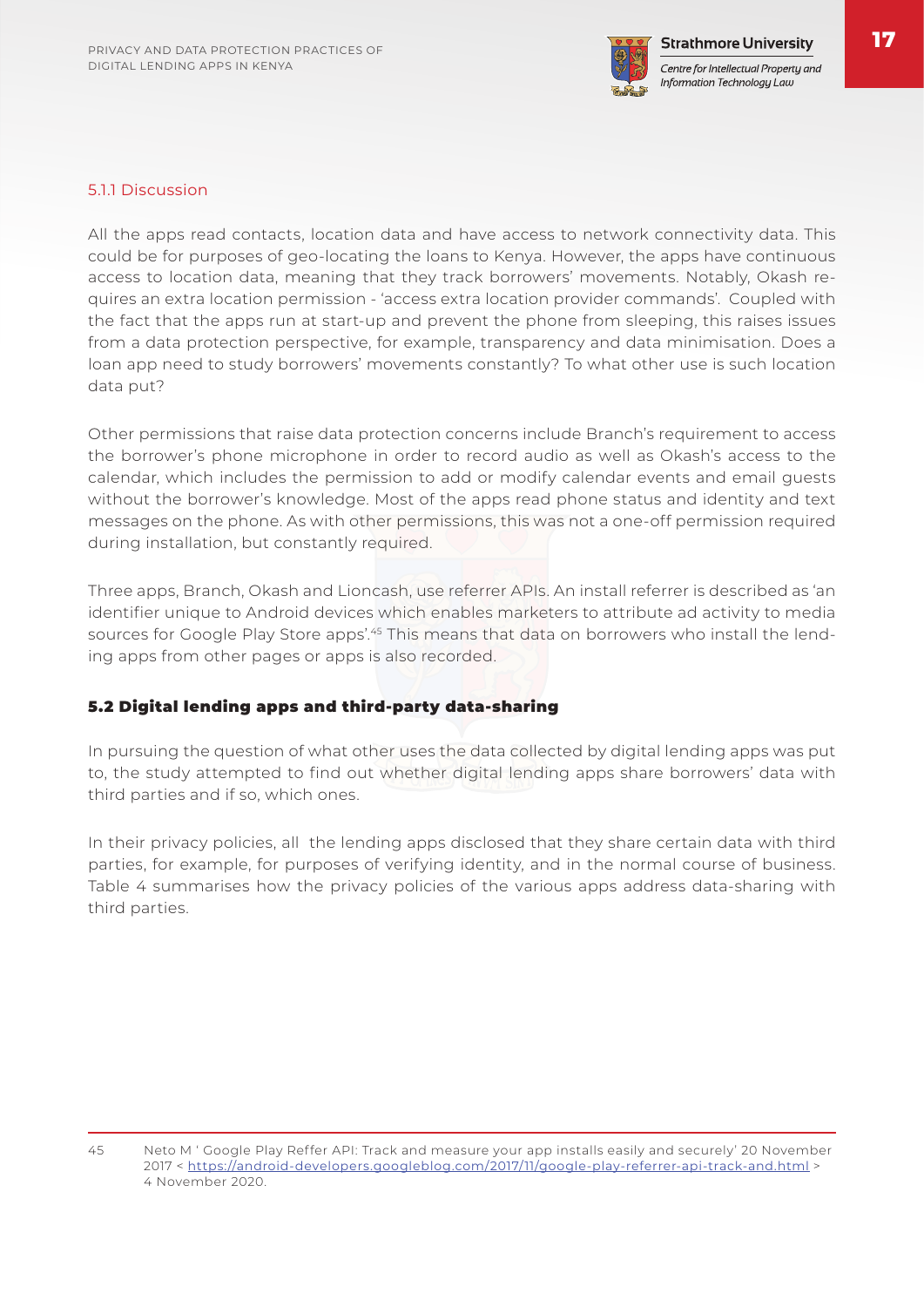

| Table 4: Summary of policies on third party data-sharing by the apps |  |  |  |
|----------------------------------------------------------------------|--|--|--|

|                    | On the app (during<br>installation)                  | On online privacy policy                                                                                                                                                                                                                                                                                                                                                                                                                                                                                                                                                                                                                                                                                                                                                                                            | On use of trackers (from<br>privacy policy)                                                                                |
|--------------------|------------------------------------------------------|---------------------------------------------------------------------------------------------------------------------------------------------------------------------------------------------------------------------------------------------------------------------------------------------------------------------------------------------------------------------------------------------------------------------------------------------------------------------------------------------------------------------------------------------------------------------------------------------------------------------------------------------------------------------------------------------------------------------------------------------------------------------------------------------------------------------|----------------------------------------------------------------------------------------------------------------------------|
| Tala <sup>46</sup> | Verify your identity<br>through our secure<br>system | Borrower data may be transferred to third<br>parties like:<br>Tala and Tala sub-contractors;<br>$\epsilon$<br>persons acting on behalf of the borrow-<br>er;<br>companies such as payment recipi-<br>ents, beneficiaries, account nominees,<br>intermediaries, correspondent and<br>agent banks, clearing houses, clearing<br>or settlement systems, market counter-<br>parties, upstream withholding agents,<br>swap or trade repositories, and stock<br>exchanges;<br>purchasers of Tala (in case of sale);<br>÷.<br>credit reference bureaus<br>÷,<br>third parties to whom Tala provides<br>÷,<br>referrals;<br>third party business operators in func-<br>÷.<br>tions like transaction processing, fraud<br>prevention, and marketing;<br>law enforcement agencies; and<br>any other service permitted by law. | Tala explains that it uses trackers<br>to 'to distinguish you from other<br>users of the app, app site or service<br>Site' |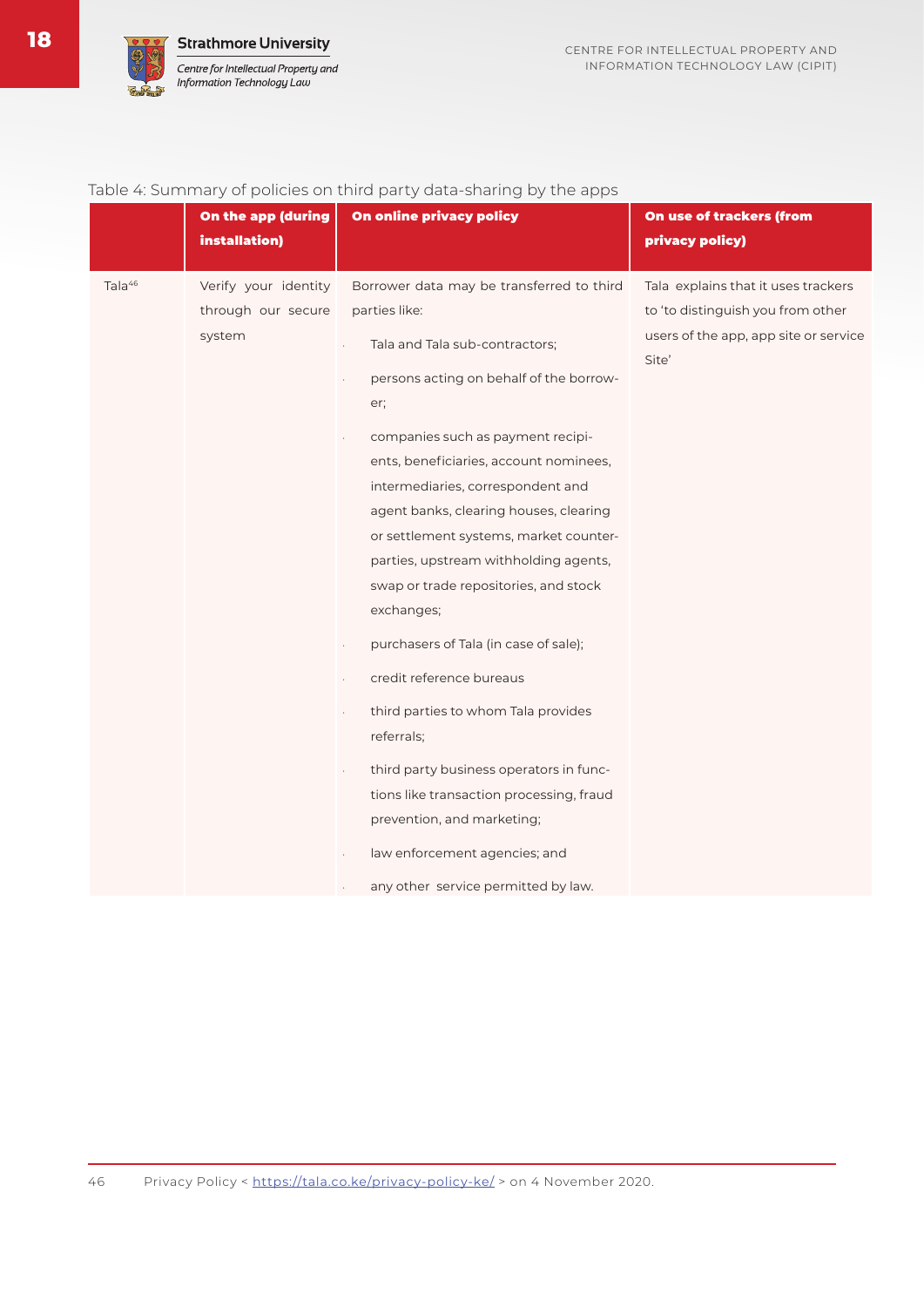

| Branch <sup>47</sup> |                                                                                                          | Instances where borrower data may be dis-<br>closed to third parties are listed as:<br>in case of sale of the business;<br>$\epsilon$<br>in case of selling of assets, where cus-<br>$\epsilon$<br>tomer data is one of the assets sold;<br>in response to a legal or compliance<br>request;<br>in enforcing Branch's terms and condi-<br>$\epsilon$<br>tions;<br>in investigating potential breaches;<br>$\epsilon$<br>in reporting defaulters to any credit<br>$\epsilon$<br>bureau; and<br>for the purpose of publishing statistics<br>relating to the use of the app. | Branch uses trackers to 'to<br>distinguish you from other users of<br>the app, app site or service site' |
|----------------------|----------------------------------------------------------------------------------------------------------|---------------------------------------------------------------------------------------------------------------------------------------------------------------------------------------------------------------------------------------------------------------------------------------------------------------------------------------------------------------------------------------------------------------------------------------------------------------------------------------------------------------------------------------------------------------------------|----------------------------------------------------------------------------------------------------------|
| OKash <sup>48</sup>  | Verification of<br>identity<br>Verification of<br>Mpesa number<br>Verification of emer-<br>gency contact | Okash lists the following as third par-<br>ties with whom borrower's data may be<br>shared:<br>credit bureaus, in requesting credit his-<br>tories or reporting loan defaults;<br>collections agencies, in seeking to col-<br>lect overdue loans;<br>Government bodies and law enforce-<br>ment agencies, to comply with the law;<br>professional advisers, to enforce or de-<br>$\epsilon$<br>fend legal rights; or<br>purchaser or seller in connection with a<br>corporate event such as a merger, busi-<br>ness acquisition or insolvency situation.                  | Not stated.                                                                                              |

48 Privacy policy < https://ke.o-kash.com/kenya/en/privacy-policy/> on 4 November 2020.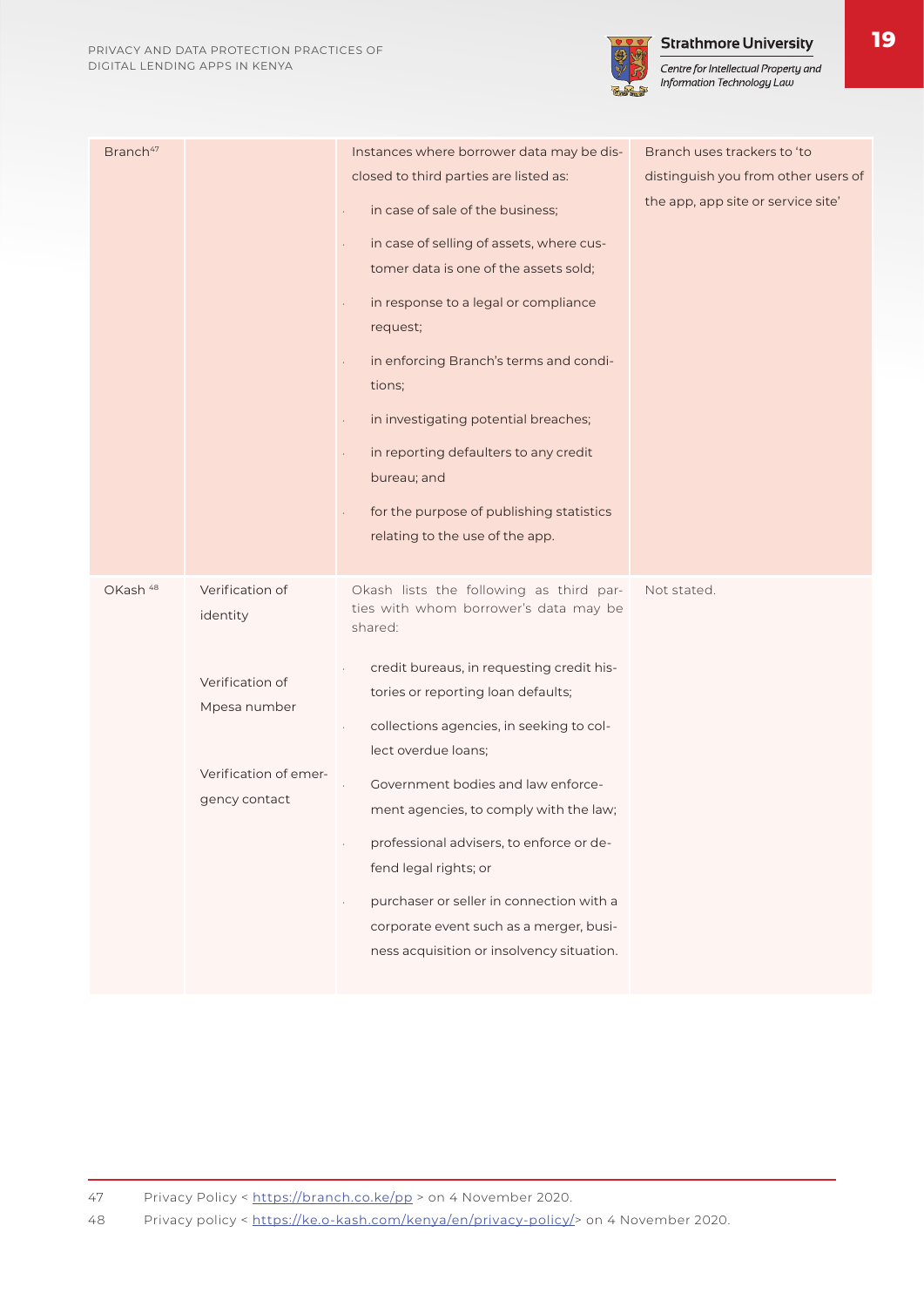#### **Strathmore University**

Centre for Intellectual Property and<br>Information Technology Law

| KCB <sup>49</sup> | Verification of | KCB lists that they may share information:                                                                                                                                                                                                                                                                                                                                                                                                                                                                                                                                                                                                               | KCB may use borrowers'                                                                                                                                                                                       |
|-------------------|-----------------|----------------------------------------------------------------------------------------------------------------------------------------------------------------------------------------------------------------------------------------------------------------------------------------------------------------------------------------------------------------------------------------------------------------------------------------------------------------------------------------------------------------------------------------------------------------------------------------------------------------------------------------------------------|--------------------------------------------------------------------------------------------------------------------------------------------------------------------------------------------------------------|
|                   | identity        | with third parties to whom they assign<br>÷,<br>their rights;<br>with other companies that are part of<br>$\Box$<br>the KCB group including for marketing<br>purposes.<br>for purposes of ongoing or proposed<br>contracts;<br>during account opening, when informa-<br>$\epsilon$<br>tion is shared with other companies in<br>the group for credit-scoring, credit refer-<br>ence, fraud prevention, insurance, and<br>debt tracing etc;<br>with agents regarding how a data sub-<br>$\Box$<br>ject manages their account;<br>when compelled by law;<br>$\epsilon$<br>with the customer's consent; and<br>÷.<br>when it is in KCB's interest to do so. | information for 'assessment and<br>analysis (including credit and/or<br>behaviour scoring, market and<br>product analysis).'                                                                                 |
|                   | Verification of |                                                                                                                                                                                                                                                                                                                                                                                                                                                                                                                                                                                                                                                          |                                                                                                                                                                                                              |
| Equity            | identity        | Among parties to whom information may<br>be disclosed include:<br>companies that are members of Equity<br>Group;<br>business partners, suppliers and<br>sub-contractors for the performance a<br>contract;<br>Advertisers and advertising networks<br>that require the data to select and serve<br>relevant ad-verts to the data subject<br>and others (without disclosing identifi-<br>able information);<br>agents;<br>٠<br>Government and enforcement agen-<br>cies; and<br>Credit and other payment card compa-<br>nies and screening companies.                                                                                                     | Equity may 'analyze and use<br>the information we have to<br>evaluate and improve our<br>services, research, develop, and<br>test new services and features,<br>and conduct trouble-shooting<br>activities.' |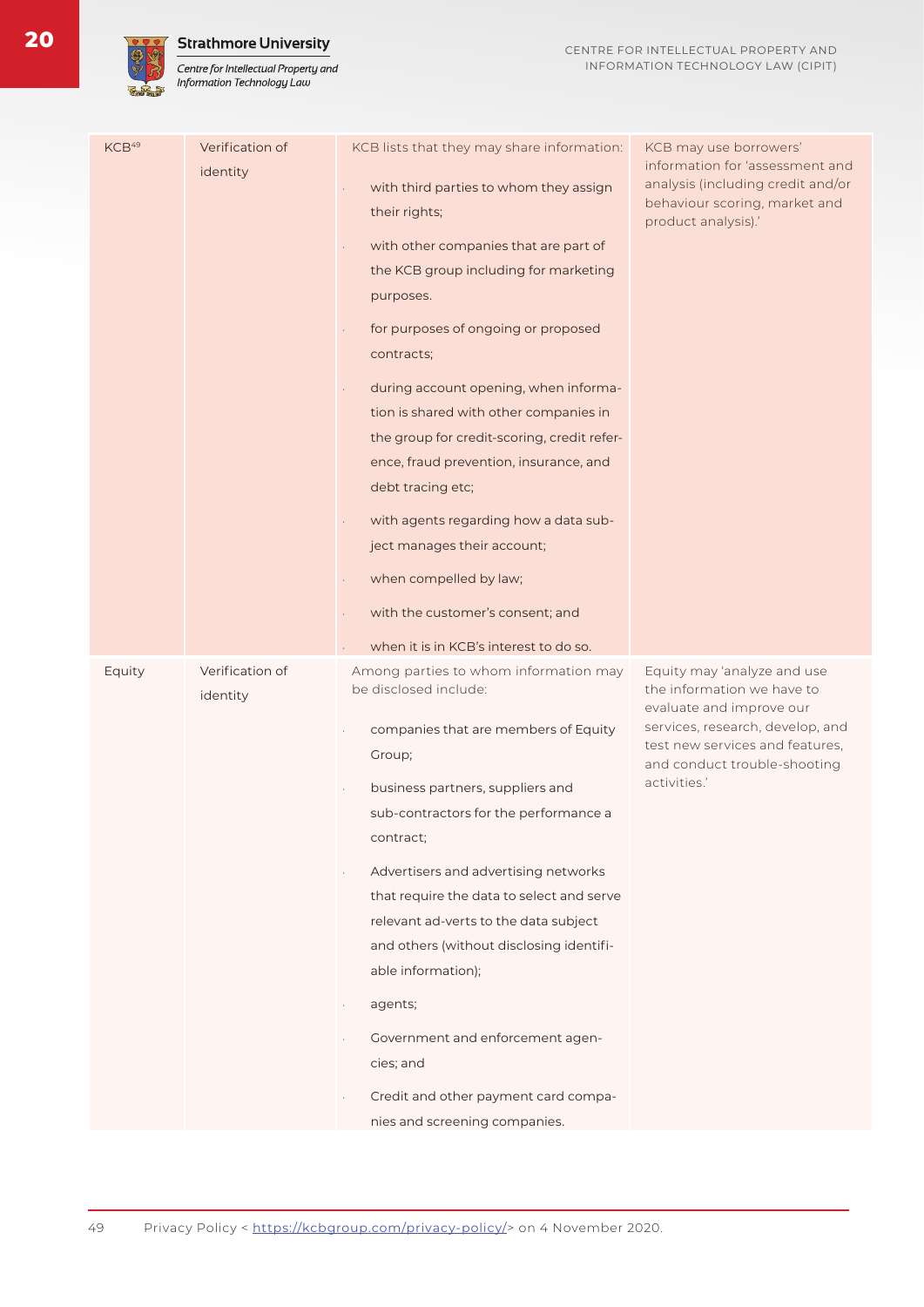

Centre for Intellectual Property and Information Technology Law

| Timiza <sup>50</sup>   | Verifying your iden-<br>tity | Absa Group, which owns Timiza, lists the<br>following cases for disclosure to third par-<br>ties:<br>with members of Absa Group as well as<br>service providers;<br>parties to whom Absa assigns its rights;<br>local and global regulatory authorities;<br>and<br>credit reference agencies for purposes<br>of ascertaining credit worthiness.                                                                                                                                                                                                                                                                                                                                                                                                                                                                                                                            | Not mentioned.                                                                                                                                         |
|------------------------|------------------------------|----------------------------------------------------------------------------------------------------------------------------------------------------------------------------------------------------------------------------------------------------------------------------------------------------------------------------------------------------------------------------------------------------------------------------------------------------------------------------------------------------------------------------------------------------------------------------------------------------------------------------------------------------------------------------------------------------------------------------------------------------------------------------------------------------------------------------------------------------------------------------|--------------------------------------------------------------------------------------------------------------------------------------------------------|
| Lioncash <sup>51</sup> | Verify your identity         | Lioncash has a long list detailing how bor-<br>rowers's data is used. The main headings<br>include:<br>contractors hired to perform services<br>such as collection services, background<br>investigation, and skip tracing;<br>third parties that provide products and<br>services;<br>good faith disclosures (such as: to com-<br>ply with a law, regulation, court order, or<br>other legal process; to detect, prevent,<br>and respond to fraud, intellectual prop-<br>erty infringement, violation of contracts<br>or agreements, violation of law, or<br>other misuse of LionCash Internet sites,<br>apps, products or services; to protect<br>LionCash rights or property or the data<br>subject's or others' health, safety, wel-<br>fare, rights, or property; or under similar<br>circumstances);<br>in case of a business sale; and<br>credit reference bureaus. | Lioncash may share information<br>with business partners for purpos-<br>es of marketing as well as learning<br>how borrowers interact with the<br>app. |

50 Terms of Service <https://www.absabank.co.ke/content/dam/kenya/absa/pdf/Terms-of-use/timizaaccount-terms-and-conditions.pdf > on 4 November 2020.

51 Privacy Policy < http://lioncash.co/privacy-policy/ > on 4 November 2020.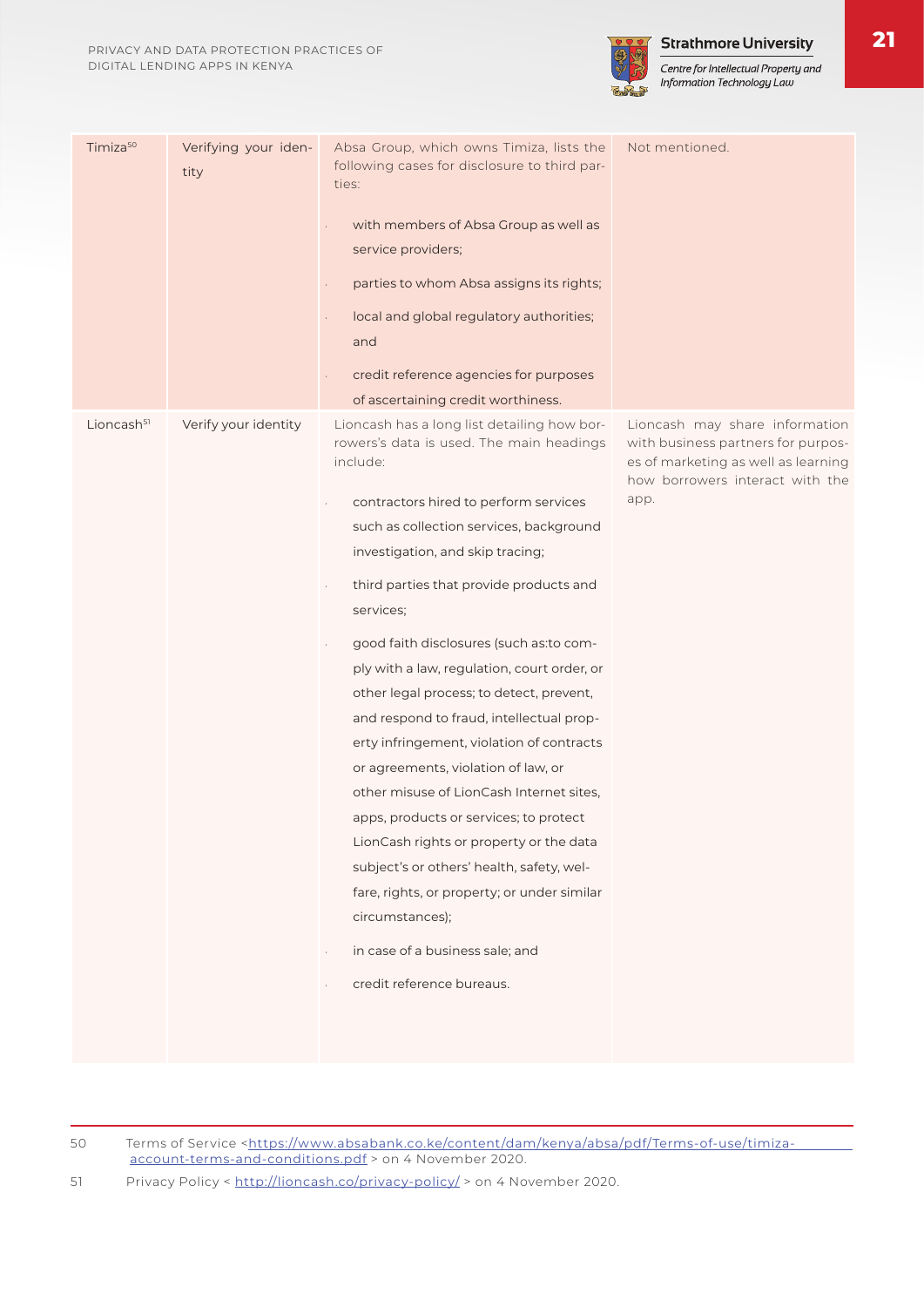#### 5.2.1 Discussion

All the apps inform borrowers that the verification of their identity or phone numbers is carried out. For Okash, the verification includes the emergency contact declared by the borrower. It appears that the verification happens outside the apps, although apps such as Tala disclose that they store the data in their system. The verification involves back-linking with Government and private digital ID databases. For example, the apps use the Integrated Population Registration Services (IPRS) system to verify the borrower's national ID number. Some, such as Okash, also explain that they verify the phone number using the mobile network operator systems. This illustrates the inter-linkage between public and private identity systems.

All the apps also state that they share data with credit reference bureaus. Notably, at the onset of the COVID-19 pandemic, the CBK withdrew approvals given to 'digital (mobile-based) and credit-only lenders as third-party credit information providers to CRBs'.52 This means that non deposit taking apps such as Tala, Branch, Okash and Lioncash can no longer share information with credit reference bureaus. The effect of the withdrawal from the system was that digital lending apps immediately suspended loan limits for their borrowers. For example, borrowers who had built positive credit profiles by repaying their loans on time and therefore being eligible for higher loans were suddenly unable to get their loans within their limits or any loans at all.<sup>53</sup> Digital lenders argued that since their loans are backed, not by deposits but investments, investors had to be consulted over the new changes. However, the decision was made without consultations with customers, raising questions of transparency in data processing.

Notably, while some of apps disclosed that they study borrower behaviour for purposes of marketing, none of them explained that they share data with third-parties that engage in data analysis. In the next section, this study attempts to establish whether the apps connect with data analytic companies that are also known to sell ads.

#### 5.3 Checking data on trackers

The third point of data collection was to check for trackers. A tracker may be defined as 'a piece of software meant to collect data about you or your usages.<sup>'54</sup> There are various types of trackers such as crash reporters, which inform the app company about performance outages, analytics that collect data about how the customer uses the app, profiling that collects data about the app user's behaviour, ads that serve targeted ads to the customer as well as location trackers that determine the geographical location of the phone where the app is installed.

To learn the trackers used by the seven apps, the study collected data on API endpoints the applications were sending data to, on application start. Table 4 is a summary of the data collected.

<sup>52</sup> Central Bank, 'Publication on the credit reference bureau regulations, 2020 and additional measures on credit information sharing' 14 April 2020 < https://www.centralbank.go.ke/uploads/ pressreleases/850440997\_Press%20Release%20-%20Credit%20Reference%20Bureau%20Regulations%20 -%20April%202020.pdf > on 4 November 2020.

<sup>53</sup> Milcah K, ' The Central Bank of Kenya (CBK) Amendment Bill (2020): A reflection on the public discussion on unlocking regulation of digital lenders' August 19,2020 < https://cipit.strathmore.edu/the-central bank-of-kenya-cbk-amendment-bill-2020-a-reflection-on-the-public-discussion-on-unlocking regulation-of-digital-lenders/ > on 4 November 2020.

<sup>54 -&</sup>lt; https://reports.exodus-privacy.eu.org/en/info/trackers/ > on 4 November 2020.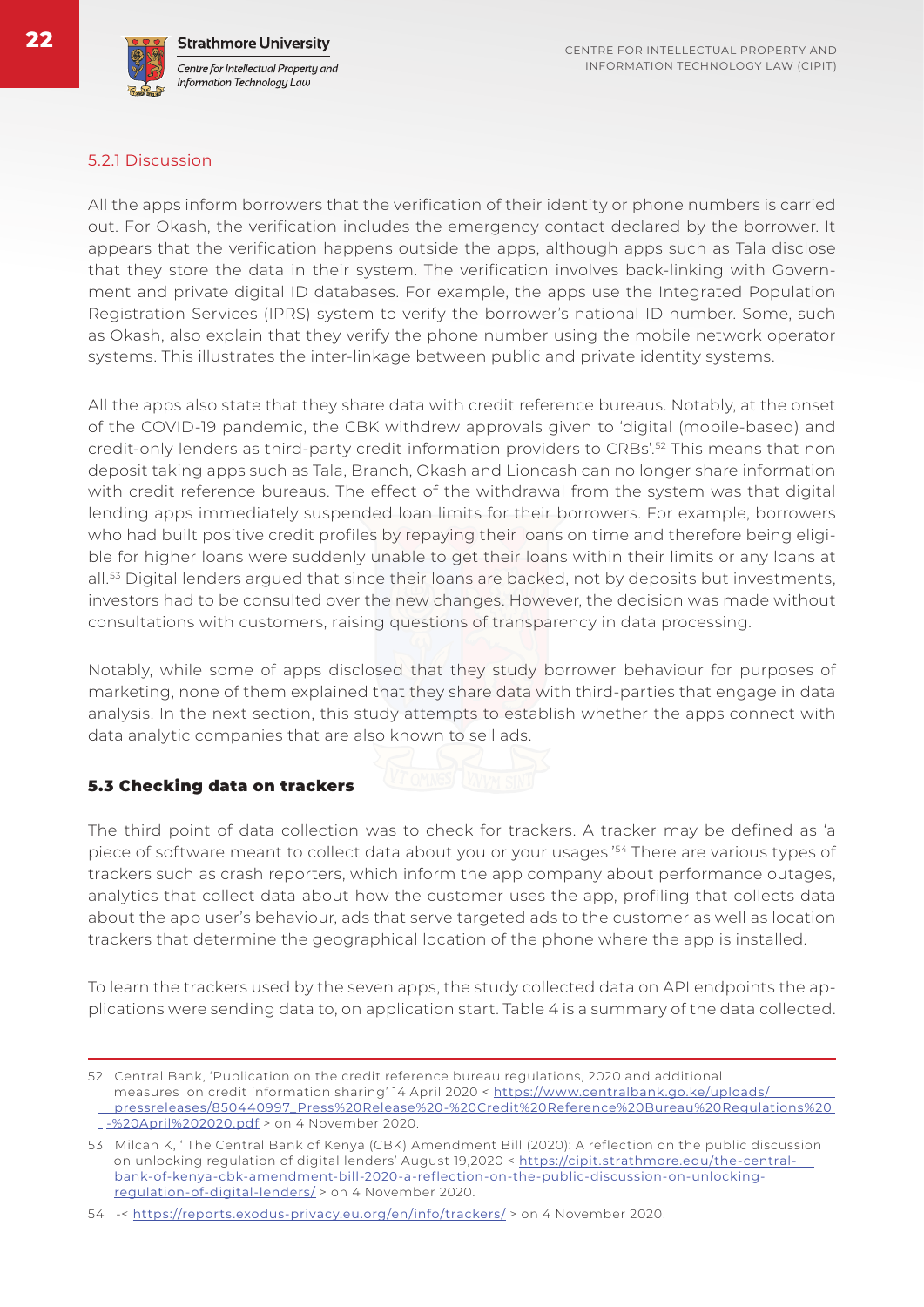

#### Table 5: Summary of connections at start-up

| <b>App</b>    | <b>Connect</b>                                        | <b>Host</b>                                  | <b>Connec-</b><br>tion | <b>User agent</b>                                                            |
|---------------|-------------------------------------------------------|----------------------------------------------|------------------------|------------------------------------------------------------------------------|
| <b>TALA</b>   | app.adjust.com:443 HTTP/1.1                           | app.adjust.com:443                           | Keep-<br>Alive         | Dalvik/2.1.0 (Linux; U; An-<br>droid 8.1.0; Pixel Build/<br>OPM1.171019.011) |
|               | taukibreez.jad-03.braze.com:443<br>HTTP/1.1           | taukibreez.jad-03.braze.<br>com:443          | Keep-<br>Alive         | Dalvik/2.1.0 (Linux; U; An-<br>droid 8.1.0; Pixel Build/<br>OPM1.171019.011) |
|               | app.adjust.net.in:443 HTTP/1.1                        | aapp.adjust.net.in:443                       | Keep-<br>Alive         | Dalvik/2.1.0 (Linux; U; An-<br>droid 8.1.0; Pixel Build/<br>OPM1.171019.011) |
|               | api.amplitude.com:443 HTTP/1.1                        | api.amplitude.com:443                        | Keep-<br>Alive         | okhttp/3.12.8                                                                |
|               | prod-ke-auth.inventureaccess.<br>com:443 HTTP/1.1     | prod-ke-auth.inventure-<br>access.com:443    | Keep-<br>Alive         | okhttp/3.12.8                                                                |
|               | firebaseremoteconfig.googleapis.<br>com: 443 HTTP/1.1 | firebaseremoteconfig.<br>googleapis.com:443  | Keep-<br>Alive         | Dalvik/2.1.0 (Linux; U; An-<br>droid 8.1.0; Pixel Build/<br>OPM1.171019.011) |
|               | userlocation.googleapis.com:443<br>HTTP/1.1           | userlocation.googleapis.<br>com:443          |                        | grpc-java-okhttp/1.34.0-<br>SNAPSHOT                                         |
| <b>BRANCH</b> | userlocation.googleapis.com:443<br>HTTP/1.1           | userlocation.googleapis.<br>com:443          |                        | grpc-java-okhttp/1.34.0-<br>SNAPSHOT                                         |
|               | api.amplitude.com:443 HTTP/1.1                        | api.amplitude.com:443                        | Keep-<br>Alive         | okhttp/3.12.8                                                                |
|               | graph.facebook.com:443 HTTP/1.1                       | graph.facebook.com:443                       | Keep-<br>Alive         | Dalvik/2.1.0 (Linux; U; An-<br>droid 8.1.0; Pixel Build/<br>OPM1.171019.011) |
|               | firebaseinstallations.googleapis.<br>com:443 HTTP/1.1 | firebaseinstallations.<br>googleapis.com:443 | Keep-<br>Alive         | Dalvik/2.1.0 (Linux; U; An-<br>droid 8.1.0; Pixel Build/<br>OPM1.171019.011) |
|               | branch.co:443 HTTP/1.1                                | branch.co: 443                               | Keep-<br>Alive         | Dalvik/2.1.0 (Linux; U; An-<br>droid 8.1.0; Pixel Build/<br>OPM1.171019.011) |
|               | android.clients.google.com:443<br>HTTP/1.1            | android.clients.google.<br>com:443           | Keep-<br>Alive         | Dalvik/2.1.0 (Linux; U; An-<br>droid 8.1.0; Pixel Build/<br>OPM1.171019.011) |
|               | conversions.appsflyer.com:443<br>HTTP/1.1             | conversions.appsflyer.<br>com:443            | Keep-<br>Alive         | Dalvik/2.1.0 (Linux; U; An-<br>droid 8.1.0; Pixel Build/<br>OPM1.171019.011) |
|               | notify.bugsnag.com:443 HTTP/1.1                       | notify.bugsnag.com:443                       | Keep-<br>Alive         | Dalvik/2.1.0 (Linux; U; An-<br>droid 8.1.0; Pixel Build/<br>OPM1.171019.011) |
| OKASH         | firebaseinstallations.googleapis.<br>com:443 HTTP/1.1 | firebaseinstallations.<br>googleapis.com:443 | Keep-<br>Alive         | Dalvik/2.1.0 (Linux; U; An-<br>droid 8.1.0; Pixel Build/<br>OPM1.171019.011) |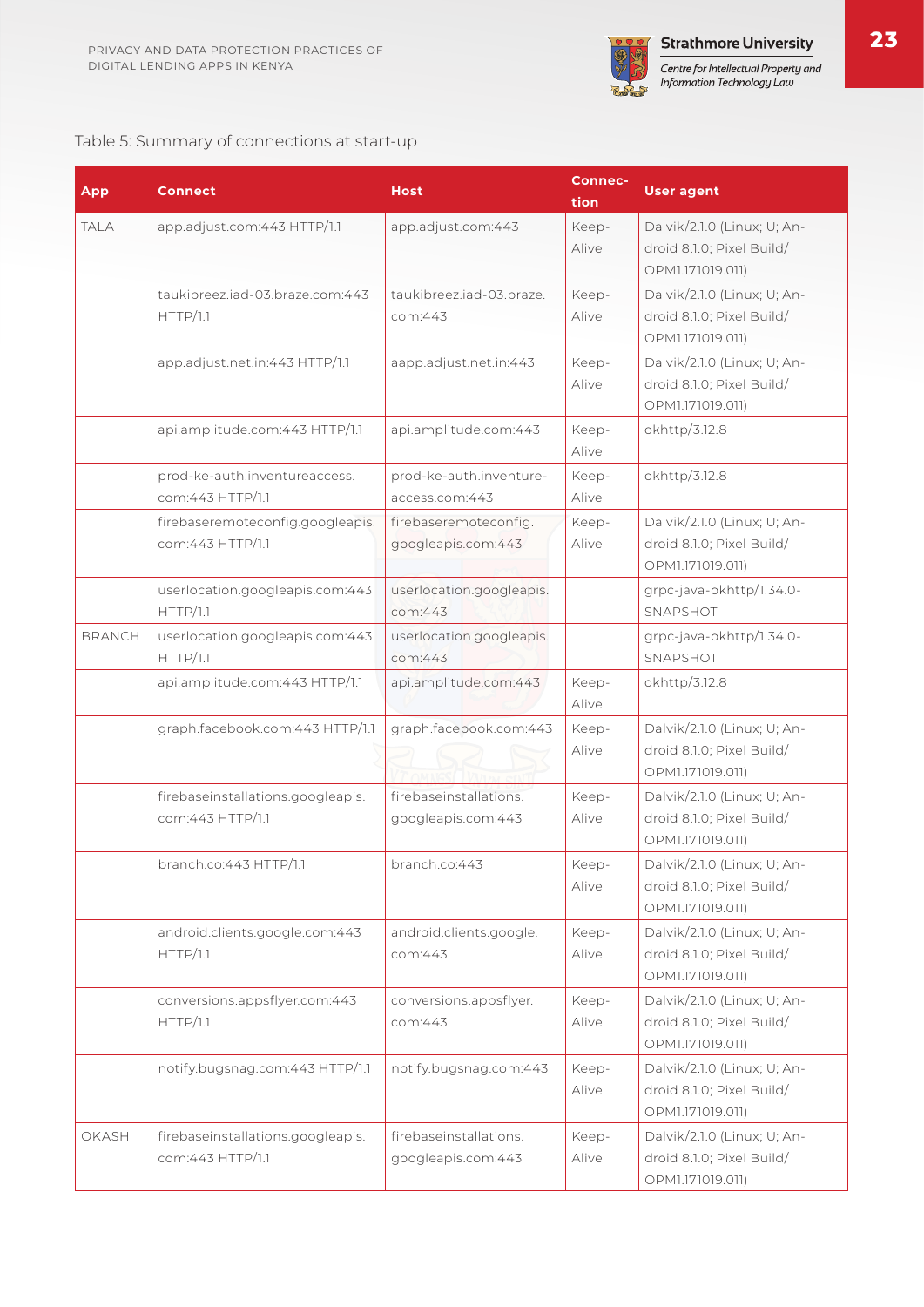



|                              | service.ke.o-kash.com:443<br>HTTP/1.1              | service.ke.o-kash.<br>com:443              | Keep-<br>Alive | Dalvik/2.1.0 (Linux; U; An-<br>droid 8.1.0; Pixel Build/<br>OPM1.171019.011)                                                                                                            |
|------------------------------|----------------------------------------------------|--------------------------------------------|----------------|-----------------------------------------------------------------------------------------------------------------------------------------------------------------------------------------|
|                              | userlocation.googleapis.com:443<br>HTTP/1.1        | userlocation.googleapis.<br>com:443        |                | grpc-java-okhttp/1.34.0-<br>SNAPSHOT                                                                                                                                                    |
| <b>KCB</b>                   | kcbgroup.com:443 HTTP/1.1                          | kcbgroup.com:443                           | Keep-<br>Alive | Dalvik/2.1.0 (Linux; U; An-<br>droid 8.1.0; Pixel Build/<br>OPM1.171019.011)                                                                                                            |
|                              | infinitedata-pa.googleapis.<br>com:443 HTTP/1.1    | infinitedata-pa.googlea-<br>pis.com:443    |                | grpc-java-okhttp/1.34.0-<br>SNAPSHOT                                                                                                                                                    |
|                              | superapp.kcbbankgroup.<br>com:9447 HTTP/1.1        | superapp.kcbbankgroup.<br>com:9447         | Keep-<br>Alive | Dalvik/2.1.0 (Linux; U; An-<br>droid 8.1.0; Pixel Build/<br>OPM1.171019.011)                                                                                                            |
| Equi-<br>ty(Eazy<br>Banking) | graph.facebook.com:443 HTTP/1.1                    | graph.facebook.com:443                     | Keep-<br>Alive | Dalvik/2.1.0 (Linux; U; An-<br>droid 8.1.0; Pixel Build/<br>OPM1.171019.011)                                                                                                            |
|                              | api.branch.io:443 HTTP/1.1                         | api.branch.io:443                          | Keep-<br>Alive | Dalvik/2.1.0 (Linux; U; An-<br>droid 8.1.0; Pixel Build/<br>OPM1.171019.011)                                                                                                            |
|                              | firebasestorage.googleapis.<br>com:443 HTTP/1.1    | firebasestorage.googlea-<br>pis.com:443    | Keep-<br>Alive | Dalvik/2.1.0 (Linux; U; An-<br>droid 8.1.0; Pixel Build/<br>OPM1.171019.011)                                                                                                            |
| TIMIZA                       | graph.facebook.com:443 HTTP/1.1                    | graph.facebook.com:443                     | Keep-<br>Alive | Dalvik/2.1.0 (Linux; U; An-<br>droid 8.1.0; Pixel Build/<br>OPM1.171019.011)                                                                                                            |
|                              | play.googleapis.com:443 HTTP/1.1                   | play.googleapis.com:443                    | Keep-<br>Alive | com.google.android.<br>gms/204516019 Dalvik/2.1.0<br>(Linux; U; Android 8.1.0; Pixel<br>Build/OPM1.171019.011)                                                                          |
| LION-<br>CASH                | graph.facebook.com:443 HTTP/1.1                    | graph.facebook.com:443                     | Keep-<br>Alive | Dalvik/2.1.0 (Linux; U; An-<br>droid 8.1.0; Pixel Build/<br>OPM1.171019.011)                                                                                                            |
|                              | firebase-settings.crashlytics.<br>com:443 HTTP/1.1 | firebase-settings.crash-<br>lytics.com:443 | Keep-<br>Alive | okhttp/3.12.1                                                                                                                                                                           |
|                              | zeus.lioncash.co:443 HTTP/1.1                      | zeus lioncash.co:443                       | Keep-<br>Alive | Mozilla/5.0 (Linux; An-<br>droid 8.1.0; Pixel Build/<br>OPM1.171019.011; wv) Ap-<br>pleWebKit/537.36 (KHTML,<br>like Gecko) Version/4.0<br>Chrome/86.0.4240.198 Mobile<br>Safari/537.36 |
|                              | scontent.fnbol0-1.fna.fbcdn.<br>net:443 HTTP/1.1   | scontent.fnbo10-1.fna.<br>fbcdn.net:443    | Keep-<br>Alive | Dalvik/2.1.0 (Linux; U; An-<br>droid 8.1.0; Pixel Build/<br>OPM1.171019.011)                                                                                                            |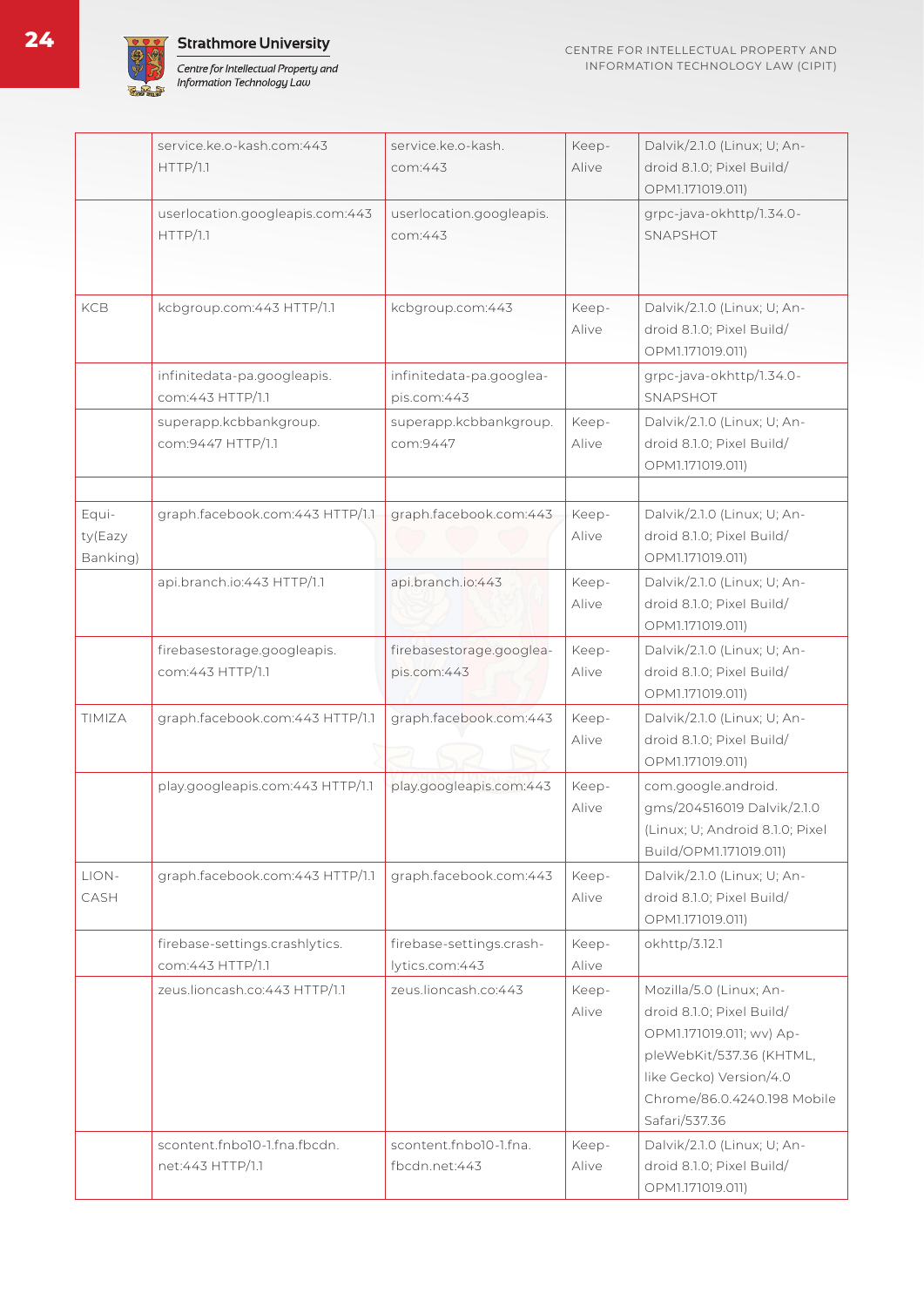

The study analysed the API endpoints that the apps were connecting to. Table 6 shows a summary of these findings.

| Table 6: Description of endpoints that APIs apps are connecting to |  |  |  |
|--------------------------------------------------------------------|--|--|--|
|--------------------------------------------------------------------|--|--|--|

| <b>Domain</b>       | <b>Sub-domain</b>                                                                                                                                                                                            | <b>Services</b>                                                                                                                                                                   |
|---------------------|--------------------------------------------------------------------------------------------------------------------------------------------------------------------------------------------------------------|-----------------------------------------------------------------------------------------------------------------------------------------------------------------------------------|
| adjust.com          | app.adjust.com                                                                                                                                                                                               | Connects and analyses cross-platform data.                                                                                                                                        |
|                     |                                                                                                                                                                                                              | Discovers where best users come from.                                                                                                                                             |
|                     |                                                                                                                                                                                                              | Targets, advertises and optimizes information<br>for most valuable users.                                                                                                         |
| braze.com           | taukibreez.iad-03.braze.com                                                                                                                                                                                  | Braze provides a high-performance REST API to<br>allow you to track users, send messages, export<br>data, and more.                                                               |
| amplitude.com       | api.amplitude.com                                                                                                                                                                                            | Amplitude is used to user actions to help digital<br>product and growth teams instantly under-<br>stand user behaviour, build engaging experi-<br>ences, and grow their business. |
| googleapis.com      | firebaseremoteconfig.googleapis.com,<br>userlocation.googleapis.com, firebasein-<br>stallations.googleapis.com, firebasestor-<br>age.googleapis.com, play.googleapis.<br>com, infinitedata-pa.googleapis.com | Google APIs are application programming<br>interfaces developed by Google, which allow<br>communication with Google Services and their<br>integration to other services.          |
| facebook.com        | graph.facebook.com                                                                                                                                                                                           | The Graph API is the primary way for apps to<br>read and write to the Facebook social graph.                                                                                      |
| appsflyer.com       | conversions.appsflyer.com                                                                                                                                                                                    | Data tracking.                                                                                                                                                                    |
| bugsnag.com         | notify.bugsnag.com                                                                                                                                                                                           | Bugsnag monitors application stability so you<br>can make data-driven decisions on whether<br>you should be building new features, or fixing<br>bugs.                             |
| branch.io           | api.branch.io                                                                                                                                                                                                | Branch Metrics provides solutions that unify<br>user measurement across different devices,<br>platforms, and channels.                                                            |
| fbcdn.net           | scontent.fnbo10-1.fna.fbcdn.net                                                                                                                                                                              | The Facebook Content Distribution network<br>'delivers photos and videos to people who<br>use Facebook'. It contains multiple layers and<br>caches.                               |
| google.com          | firebase-settings.crashlytics.com, an-<br>droid.clients.google.com                                                                                                                                           | Analytics.                                                                                                                                                                        |
| adjust.net.in       | aapp.adjust.net.in                                                                                                                                                                                           | UNKNOWN, Adjust is a mobile measurement<br>company.                                                                                                                               |
| inventureaccess.com | prod-ke-auth.inventureaccess.com                                                                                                                                                                             | UNKNOWN. Inventure is Tala's registered com-<br>pany name.                                                                                                                        |
| branch.co           | <b>UNKNOWN</b>                                                                                                                                                                                               | Website for branch app.                                                                                                                                                           |
| o-kash.com          | service.ke.o-kash.com                                                                                                                                                                                        | Okash api service                                                                                                                                                                 |
| kcbgroup.com        | <b>UNKNOWN</b>                                                                                                                                                                                               | Website for branch KCB.                                                                                                                                                           |
| kcbbankgroup.com    | superapp.kcbbankgroup.com                                                                                                                                                                                    | UNKNOWN but connected to KCB group.                                                                                                                                               |
| lioncash.co         | zeus.lioncash.co                                                                                                                                                                                             | UNKNOWN but connected to KCB group.                                                                                                                                               |
| crashlytics.com     | firebase-settings.crashlytics.com                                                                                                                                                                            | Redirects to firebase.google.com                                                                                                                                                  |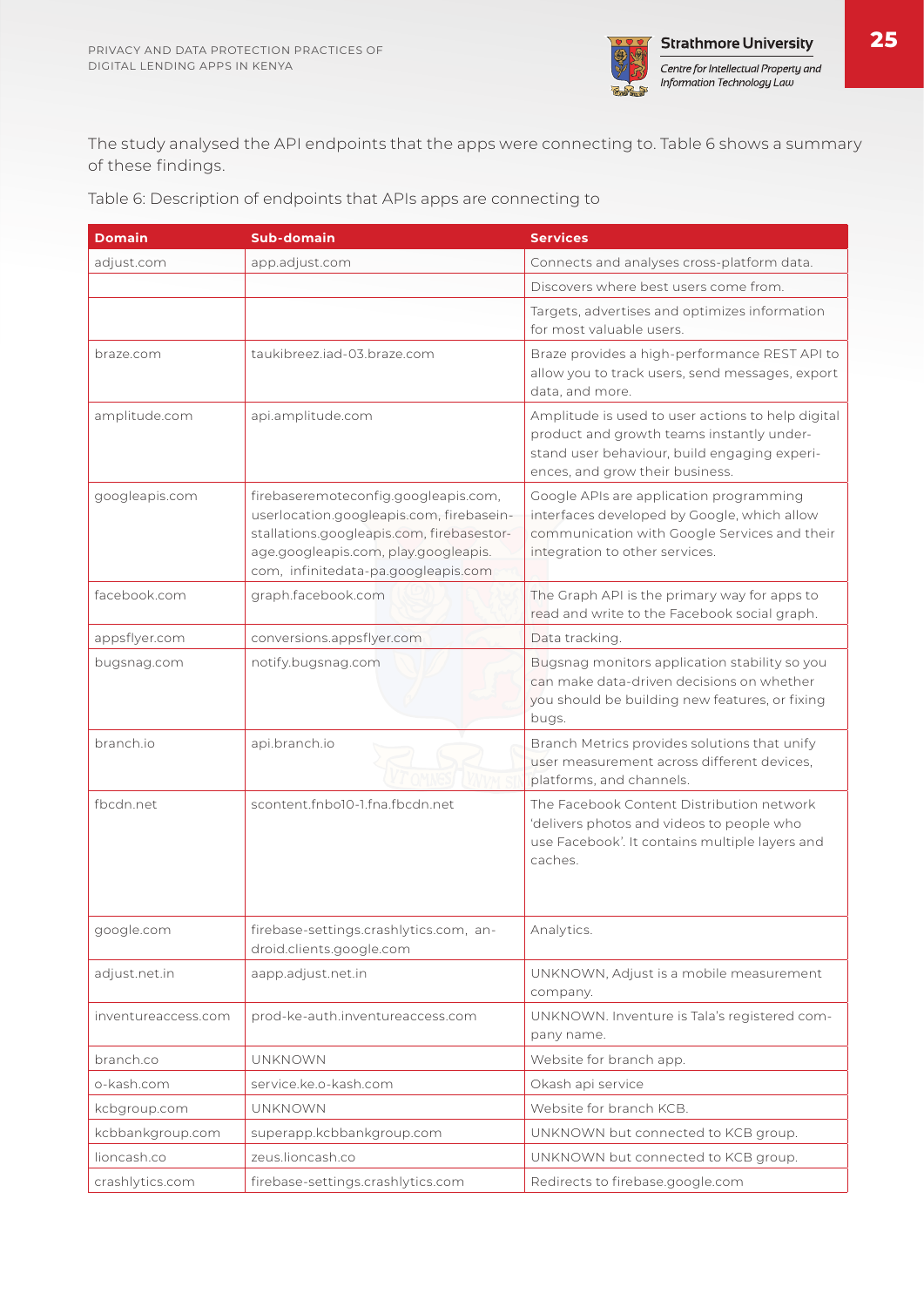

#### 5.3.1 Discussion

The data above shows the information exchanged between the apps and the host at start-up. The data is evidence of the apps connecting to different types of trackers such as the app companies' servers, crash reporters, analytics and location data. For example, Tala, KCB and Equity all connect to location data through the Google user location API. Generally, non-deposit taking apps, gather more data compared to apps that offer other banking services.

The apps connect to those tracking services every time the app is launched. For example, http://userlocation.googleapis.com:443 ensures that the app will always have the user's location data, which could be used for unsolicited advertising. api.amplitude.com:443 HTTP/1.1 tracks deleted accounts, indicating that borrowers' data is tracked even for services they may have opted out of.

Evidence indicates linkages to third-party APIs include the Facebook graph API, which is the primary means of getting data in and out of Facebook. Four of the apps, API,<sup>55</sup> Branch, Equity, Timiza and Lioncash connected to the API at start-up.

The data also indicates connection to Bespoke data analytics companies which study user behaviour and sell targeted ads. The Adjust API found on Tala is a retargeting software, which studies user behaviour. According to their website, they help to target ads in real time through retargeting and exclusion targeting.<sup>56</sup> Braze, also found on Tala, is a targeted ad company. It describes itself as a mobile engagement platform that helps brands connect to consumers through data.<sup>57</sup> Another data analytics API is Amplitude,<sup>58</sup> which appeared on both Tala and Branch. Branch also connected to the analytics firm Appsflyer.<sup>59</sup>

Relating this data back to Tables 2 and 3 that list permissions required by the apps and disclosures about how data is shared with third parties respectively, the evidence of trackers leads us to several conclusions: -

- a) digital lending apps are not only about giving loans to borrowers. The relationship extends to studying borrowers' behaviour. This is inferred from the evidence of trackers that constantly track borrower behaviour such as the Facebook API and user location.
- b) digital lending apps share data obtained from studying borrowers with third parties such as data analytic companies who later use the data for marketing and ads. This is deduced from the evidence of apps connecting to data analytic companies such as Adjust, Amplitude and Braze.
- c) The data aspect of digital lending apps is ubiquitous to the borrower as well as policy-makers and regulators. Hence, previous regulatory efforts have focussed on financial fairness, for example regulating interest rates and protecting borrowers from effects of negative listing on credit information-sharing systems. Regulating profiling of borrower data with third party data analytics and marketing companies has not been considered.

| 55 |  | - < https://developers.facebook.com/docs/graph-api/overview/ > on November 2020 |  |
|----|--|---------------------------------------------------------------------------------|--|
|    |  |                                                                                 |  |

- 56 < https://www.adjust.com/product/adjust-audience-builder/ > on November 2020
- 57 < https://www.braze.com/ > on November 2020
- 58 < https://amplitude.com/ > on November 2020
- 59 < https://www.appsflyer.com/ > November 2020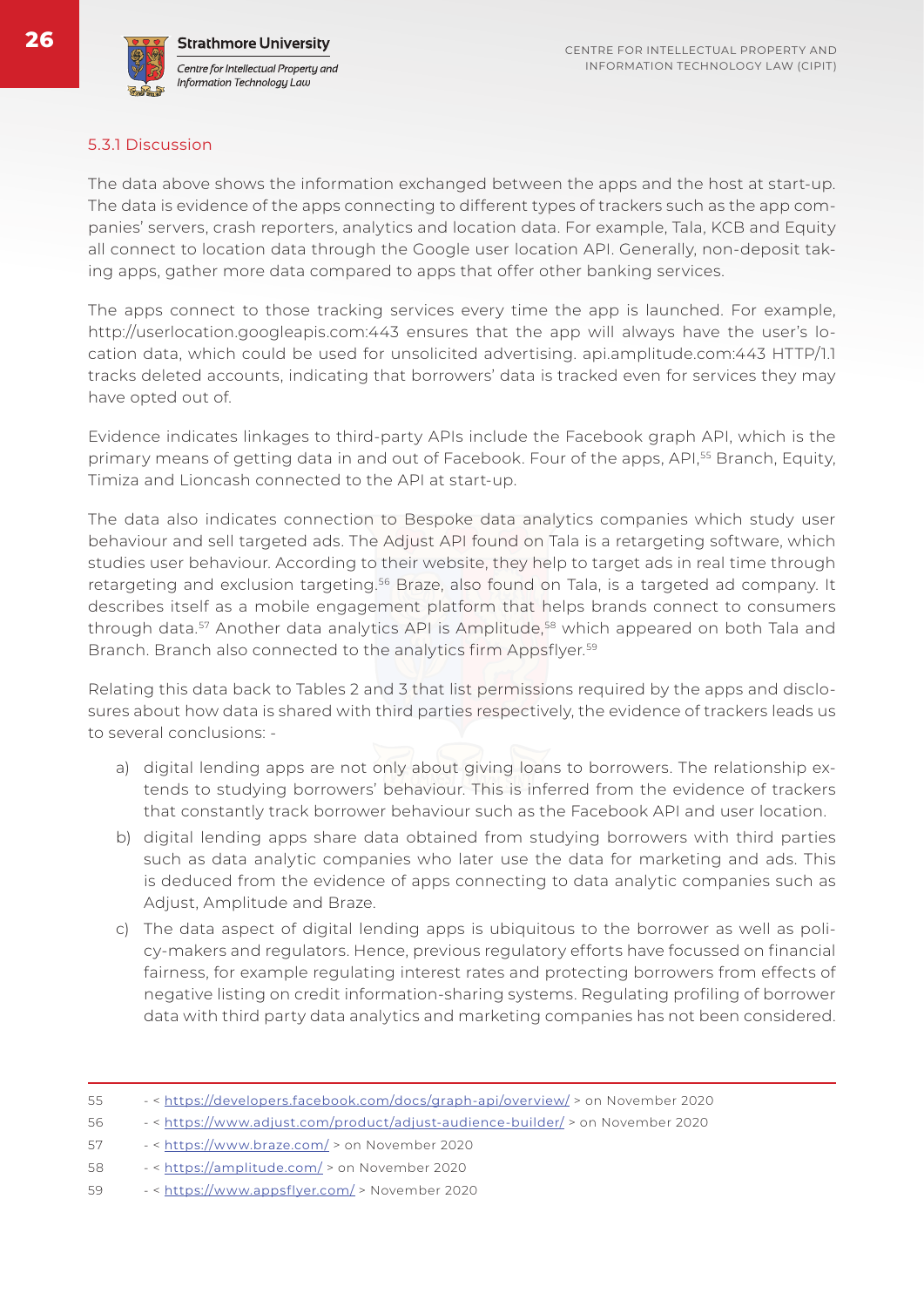

#### 5.4 Summary of findings

This study sought to understand the privacy and data protection practices of digital lending apps. From the analysis of the sampled digital lending apps, the study found that the apps do not comply with the provisions of the DPA. Table 7 below summarises the gaps between the practices of the apps and the DPA.

Table 7: Summary of gaps between the DPA and digital lending apps

| <b>DPA provision</b>         | <b>Practices by digital lending apps</b>                                                     |
|------------------------------|----------------------------------------------------------------------------------------------|
| Right to privacy - Section   | The right to privacy extends to privacy of communications, yet the model of non-             |
| 25(a)                        | deposit taking loan apps depends on analysing personal data on the phone and                 |
|                              | making inferences such as a borrower's creditworthiness. This infringes on privacy.          |
| Lawful, fair and transparent | Digital lending apps give financial information such as cost of loans in the app, even       |
| processing - Section 25(b)   | before it is downloaded. However, information on data aspects was not as explicit.           |
|                              | For example, even where an app explains that it uses data on the borrower's phone to         |
|                              | determine credit limits, the parameters used in determining creditworthiness are not         |
|                              | known to borrowers. This was particularly evident after the COVID-19 pandemic when           |
|                              | some of the apps abruptly suspended the system of loan limits.                               |
| Purpose limitation - Section | As noted from Tables 5 and 6, some digital lending apps connect to well-known                |
| 25(c)                        | data analytic systems. While the study could not establish if the data is sold, it raises    |
|                              | concerns that the data is used for purposes other than determining creditworthiness.         |
|                              | Some banks send prospecting messages to would be customers, stating loan amounts             |
|                              | they qualify for without disclosing how the loan limits were arrived at. This means that     |
|                              | the banks use information collected or analysed from other sources. Such information         |
|                              | is collected for other purposes, and may not be related to the purpose of prospecting        |
|                              | for new customers.                                                                           |
| Adequacy limitation -        | As shown in Table 4 on permissions required by the digital lending apps, the amount          |
| Section 25(d)                | of data collected is vast. The granularity of data collected is also deep, raising questions |
|                              | as to how much behavioural information is required to determine creditworthiness.            |
|                              | Coupled with the fairness principle, there are also questions on whether data needs          |
|                              | to be collected continuously, or whether a good credit history could suffice. Notably,       |
|                              | there is a credit information-sharing system from which stakeholders can access              |
|                              | borrower's data.                                                                             |
| Valid explanation - Section  | It was noted that the privacy policies as well as terms are all in the English language.     |
| 25(e)                        | None of the apps studied provided notices in local languages or in forms other than          |
|                              | written terms posted on their websites.                                                      |
| Accuracy - Section 25(f)     | Keeping accurate information on borrowers is of utmost importance in the digital loan        |
|                              | contract. This is because credit information is shared with other stakeholders. Credit       |
|                              | information sharing has a legal effect as it determines the borrower's credit profile not    |
|                              | only within the particular lending app but also with other stakeholders such as banks.       |
|                              | Therefore, wrong credit information could deny a borrower better terms in future.            |
|                              |                                                                                              |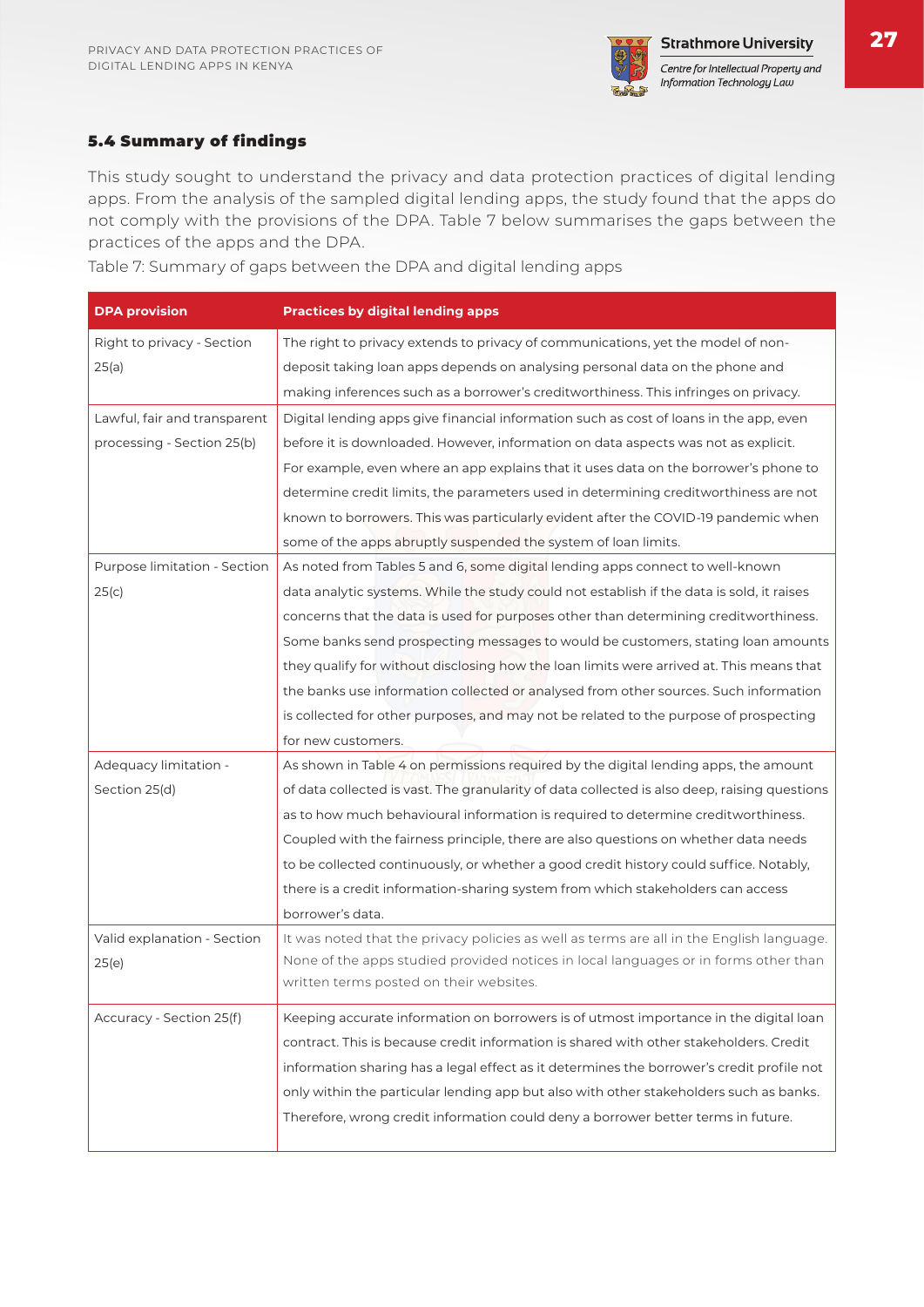

**28**

**Strathmore University** 



| Retention limitation -          | Digital lenders do not inform their customers how long their data, including inferred                                                                                                                                                                                                                                                                                                                                                                                                                |
|---------------------------------|------------------------------------------------------------------------------------------------------------------------------------------------------------------------------------------------------------------------------------------------------------------------------------------------------------------------------------------------------------------------------------------------------------------------------------------------------------------------------------------------------|
| Section 25(g)                   | data, is kept, and for what purposes.                                                                                                                                                                                                                                                                                                                                                                                                                                                                |
| Transfer outside Kenya -        | The Google Play Store does not always identify the app owner sufficiently. While it may                                                                                                                                                                                                                                                                                                                                                                                                              |
| Section 25(h)                   | be easier for customers to recognise bank-owned apps, non-bank-owned apps are                                                                                                                                                                                                                                                                                                                                                                                                                        |
|                                 | not always recognisable. Even where an app is owned by a Kenyan entity, this does not                                                                                                                                                                                                                                                                                                                                                                                                                |
|                                 | automatically mean that it stores data in Kenya or another country with adequate data                                                                                                                                                                                                                                                                                                                                                                                                                |
|                                 | protection laws.                                                                                                                                                                                                                                                                                                                                                                                                                                                                                     |
| Rights of the data subject -    | The right to correction or deletion of false or misleading data is very relevant in                                                                                                                                                                                                                                                                                                                                                                                                                  |
| Sections 26 and 27              | addressing the complaints about borrowers' repayments not being updated, or                                                                                                                                                                                                                                                                                                                                                                                                                          |
|                                 | defaulters not being de-listed from credit reference bureaus once discharged. <sup>27</sup>                                                                                                                                                                                                                                                                                                                                                                                                          |
| Collection of data from         | It can be inferred from Table 4 on permissions that communication from persons                                                                                                                                                                                                                                                                                                                                                                                                                       |
| the data subject directly -     | who do not have any relationship with digital lending apps is collected. This is                                                                                                                                                                                                                                                                                                                                                                                                                     |
| Section 28                      | possible when the apps read messages or other media in the borrowers' phone.                                                                                                                                                                                                                                                                                                                                                                                                                         |
| Notification - Section 29       | The notification requirements are legal tools through which consumer information<br>rights are respected. While there are digital lenders who provide these notifications<br>through terms and conditions, it was noted that the privacy policies and terms<br>are all in the English language. None of the apps studied provide notices in local                                                                                                                                                    |
|                                 | languages or in forms other than written terms posted on their websites.                                                                                                                                                                                                                                                                                                                                                                                                                             |
|                                 | In addition, not all the notifications are a one-time requirement. For example,<br>sharing consumer data with third parties may occur when authorities or business<br>partners seek business statistics. Borrowers should be notified when such third-<br>party data-sharing occurs. In the event of a change of business ownership on the<br>part of the lender, the borrowers should not only be informed, but also afforded an<br>opportunity to object or restrict the processing of their data. |
| <b>DPIA</b>                     | None of the apps reviewed had a published DPIA. This may be because the DPA is<br>novel, having come into force only a year ago. Digital lending apps should carry out<br>comprehensive DPIAs since they process sensitive personal data.                                                                                                                                                                                                                                                            |
| Protection from automated       | The apps explain that they analyse data to determine creditworthiness - this is                                                                                                                                                                                                                                                                                                                                                                                                                      |
| decision-making - Section<br>35 | automated decision-making. However, they do not explicitly provide mechanisms<br>for redress for borrowers aggrieved by automated decision-making.                                                                                                                                                                                                                                                                                                                                                   |
| Data portability - Section 38   | The apps do not provide information on how one can port their data to another<br>This colle for digital landare to incorpo                                                                                                                                                                                                                                                                                                                                                                           |

service provider. This calls for digital lenders to incorporate interoperability as part of their system design. The regulator should also intervene to ensure that borrowers are not locked to one lender. Data portability is one tool through which this may be achieved. Data protection by design and default - Section 41 The digital lending apps do not protect and promote data protection by design. For example, they do not incorporate meaningful consent.<?> They also lack sufficient

their interests.

information on the types of data being collected. In addition, it is not disclosed to consumers how long their data is kept and who it is shared with. Further, there isn't enough communication or notification to consumers on processing that affects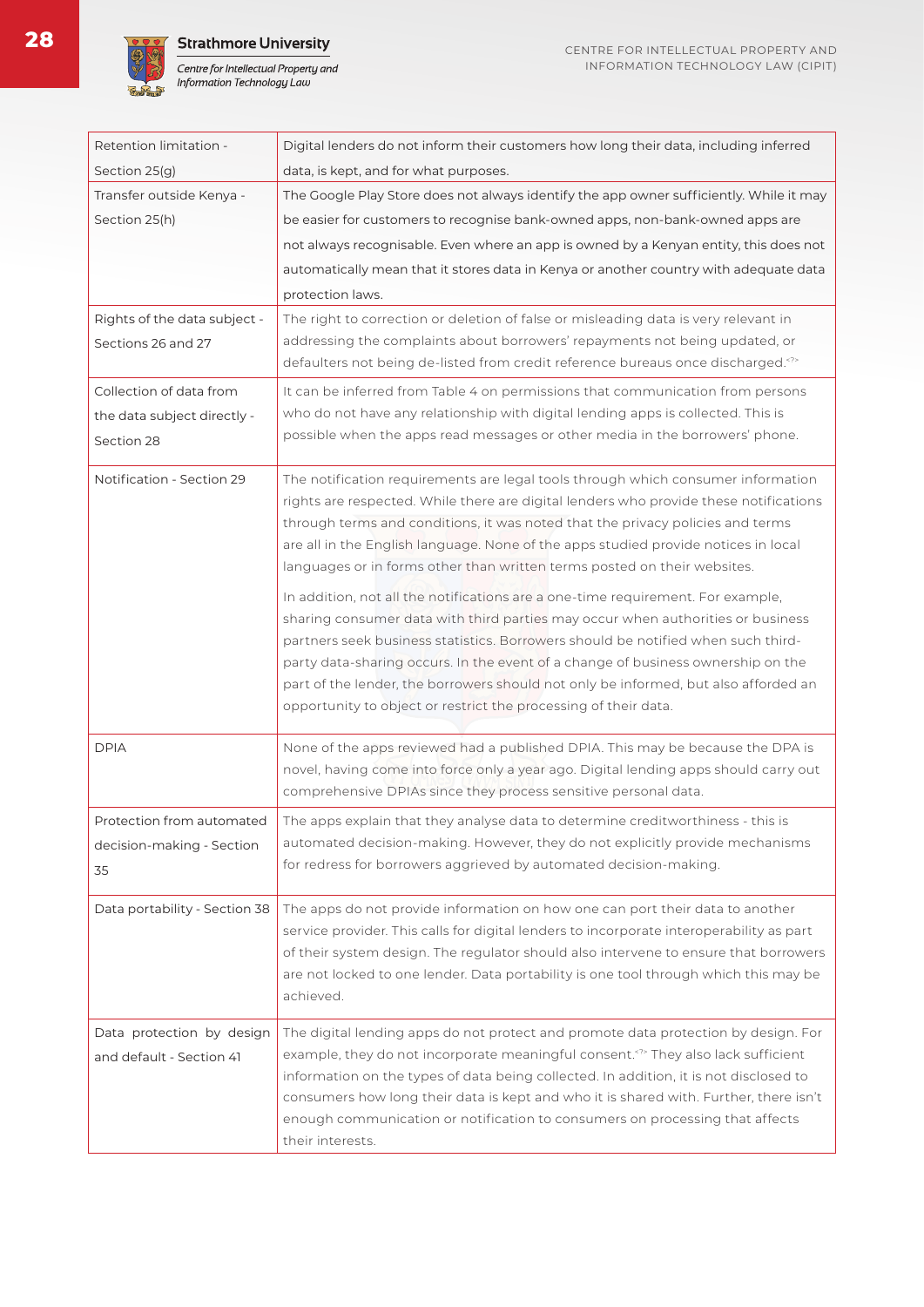

### **5 A note on COVID-19 and digital lending apps**

In response to the COVID-19 pandemic, the government gave directives aimed at enhancing cashless transactions and cushioning the poor from the effects of reduced economic activities.<sup>60</sup> Among these was the removal of non-deposit taking digital lending apps as credit information providers.<sup>61</sup> This effectively locked out non deposit taking apps from reporting defaulting borrowers in the credit reference information sharing system.

In response, non-deposit taking digital lending apps suspended loan for borrowers. They also suspended credit limits for customers who had built positive credit histories by borrowing and paying consistently on time.<sup>62</sup>Some of the user complaints noted from the Google App Store, as well as social media handles of digital lenders, point to a change of policies by the lenders as a result of COVID-19 and a lack of information on the policies. Borrowers and the public were not notified of these changes.<sup>63</sup>

Eventually, digital lenders through their association, Digital Lenders Association of Kenya (DLAK), announced that they would support the Government policy on restructuring loans<sup>64</sup> to assist borrowers that were facing difficulties as a result of the pandemic. 65

### **6 CONCLUSION**

The study found that the sample of seven digital lending apps in the study have all published privacy policies that attempt to align them with the DPA. However, as summarised in Table 7, the policies, combined with practices such as sharing data with third parties, do not comply with the DPA. On the particular issue of third-party data-sharing, the study found evidence of some of the apps having embedded trackers that profile user behaviour. This demonstrates the challenges of privacy and data protection as a means of regulating a business whose model depends on analysing personal data. It is compounded when data is shared with third parties that may process it for other purposes such as marketing and advertising. To remedy these problems, regulators need to expand their focus from financial aspects of digital lending apps to data aspects, including the principles under the DPA, and the issue of third party data-sharing.

- 60 --<http://kenyalaw.org/kenyalawblog/kenyas-response-to-covid-19/>
- 61 Central Bank of Kenya, 'Publication of the Credit Reference Bureau Regulations, 2020 and Additional Measures on Credit Information Sharing', 14 April 2020 <https://www.centralbank.go.ke/uploads/ press\_releases/850440997\_Press%20Release%20-%20Credit%20Reference%20Bureau%20Regulations%20 -%20April%202020.pdf> on 25 Jan 2021
- 62 Wambu W, 'Tough times ahead as mobile lending apps freeze loans' The Standard, 7 April 2020. <https:// www.standardmedia.co.ke/business/article/2001367146/tough-times-ahead-as-mobile-lending-appsfreeze-loans> 18 Dec 2020.
- 63 -< https://www.linkedin.com/posts/alihkassim\_neobanks-crb-socialdata-activity-6649660235399118848- Cok3/ > 4 November 2020.
- 64 Central Bank of Kenya, 'Banking Circular No. 3 of 2020: Implementation of the emergency measures to mitigate the adverse impact of corona virus (COVID-19) pandemicon loans and advances', 27 March 2020 <https://www.centralbank.go.ke/uploads/banking\_circulars/1400484618\_Banking%20Circular%20 No.%203%20of%202020%20-%20Implementation%20of%20Emergency%20Measures.pdf> 25 Jan 2021
- 65 Wako A, 'Digital lenders unveil measures to guide sector during coronavirus crisis' Nairobian, 20 March 2020 <https://nairobinews.nation.co.ke/editors-picks/digital-lenders-unveil-measures-to-guide-sectorduring-coronavirus-crisis>.